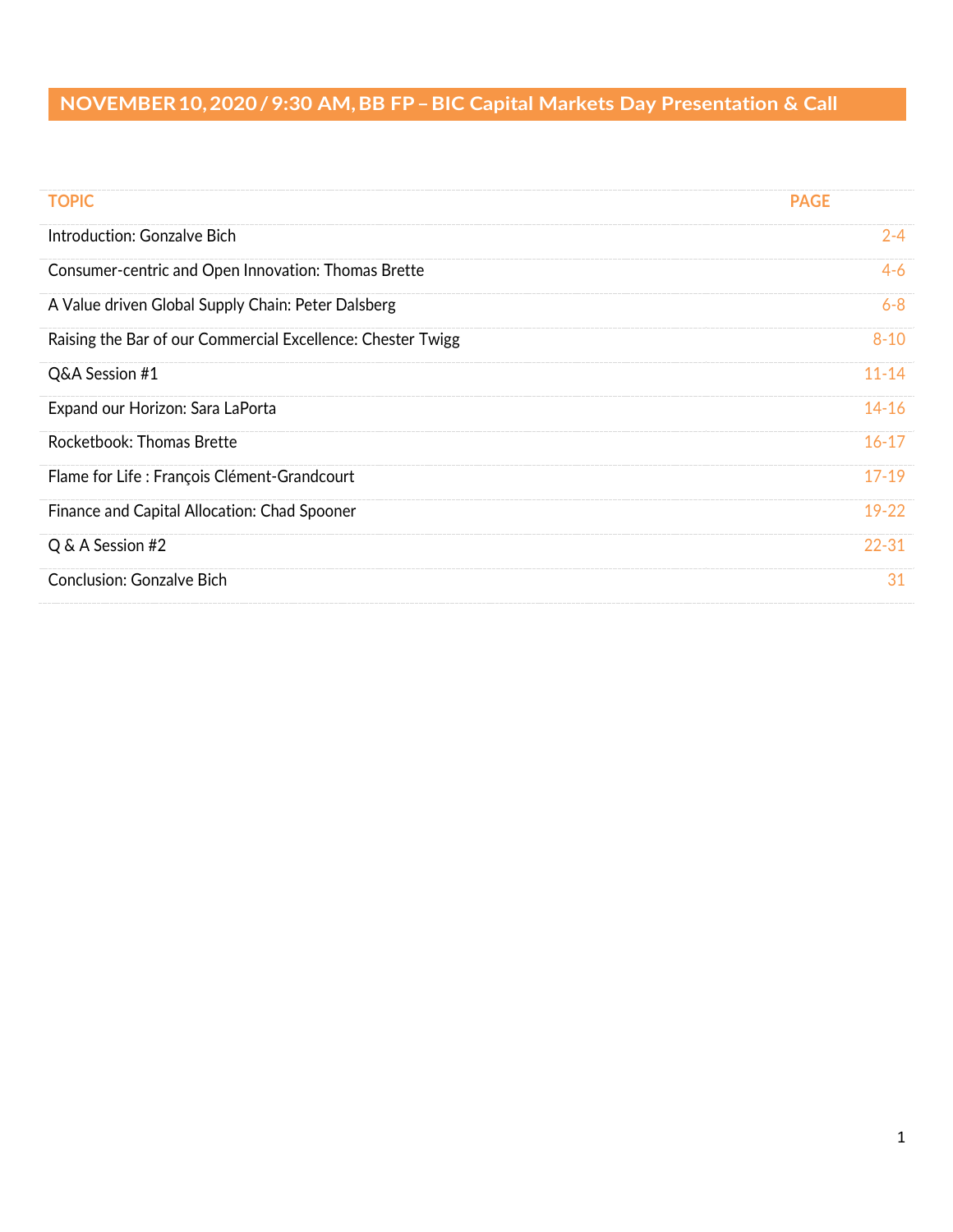### **CORPORATE PARTICIPANTS**

**Gonzalve Bich** *BIC. - CEO, Chief Executive Officer* **Chad Spooner** *BIC. – CFO, Chief Financial Officer*  **Sara LaPorta** *BIC. – Chief Strategy & Business Development Officer* **Chester Twigg** *BIC. –Group Commercial Officer* **Thomas Brette** *BIC. – Group Insights & Innovation Officer* **François Clément-Grandcourt** *BIC. – General Manager of BIC's Group Lighters* **Peter Dalsberg** *BIC. – Group Supply Chain Officer*

# **CONFERENCE CALL PARTICIPANTS**

**Adrian Dearnell** *EBM. – Moderator*

### **Gonzalve Bich** *BIC. - CEO, Chief Executive Officer*

Hello and welcome to BIC's very first Capital Markets Day. Today, I will unveil our plan to deliver long-term sustainable growth. As you all know, we face several continuing challenges in our industry, including Sustainability and Digital. To face up to these challenges, and tap into new sources of growth for BIC, we plan to expand our addressable markets and to adapt our business model. By doing so, we will capture a larger share of our markets, and improve our cash generation.

My ambition is to transform BIC on two fronts: First, I plan to make BIC more efficient, more 'Fit for Purpose'; Second, I intend to transform BIC from a manufacturing & distribution-enabled company into an organization obsessed with consumer needs. We must focus more on long-term consumer 'megatrends'. We are moving from a product-lens to a consumer-lens. Our permanent goal should be to always meet current and future consumer expectations.

This consumer-centric strategy has three main drivers, which we will detail in our presentation today: Sustainability, Digital and a focus on Key markets. To reach our goal of becoming more consumer-centric, we will reframe our three businesses: From Writing Instruments to 'Human Expression'; From Lighters to 'Flame for Life;' From One-piece Shavers to 'Blade Excellence.' These shifts are underpinned by our excellence in quality and value for consumers.

Before we reveal the roadmap of our transformation journey to deliver long-term sustainable growth, I would like to take a moment to recall that BIC's transformation started two years ago, when I took over as CEO. At that time, we launched a transformation plan called Invent the Future – ITF - which started well before the pandemic and the current economic slowdown. For BIC, COVID has acted as a catalyst for change: a higher-level forcing mechanism, pushing us to make stark choices.

What are these stark choices? I see three of them: First, because we have always had multiple categories, we must continue to manage a portfolio of businesses, without reservation. Our single-minded focus is to bring simplicity and joy to consumers, while maximizing long-term shareholder value. Second, when managing our portfolio of businesses, all options must always be on the table. Business optimization is a dynamic process. Portfolio rotation – whether through acquisitions or divestitures – is a natural component of efficient management. Lastly, efficient management means always striving to remove complexity in our businesses: for example, less inventory and less capital intensity.

Throughout our presentations today, we will underscore what ITF has achieved so far, and chart our roadmap to 2022. I am pleased to announce that we are on track, to meet our commitment to deliver annualized savings of 50 million euros by 2022. These savings will be reinvested in topline growth initiatives.

Here are a few examples of how ITF has made us more efficient: We will decrease our SKU-count by 20%. We are reducing our inventory levels by 15-30 million euros this year alone. In Stationery, the automation of one of our production lines for a Correction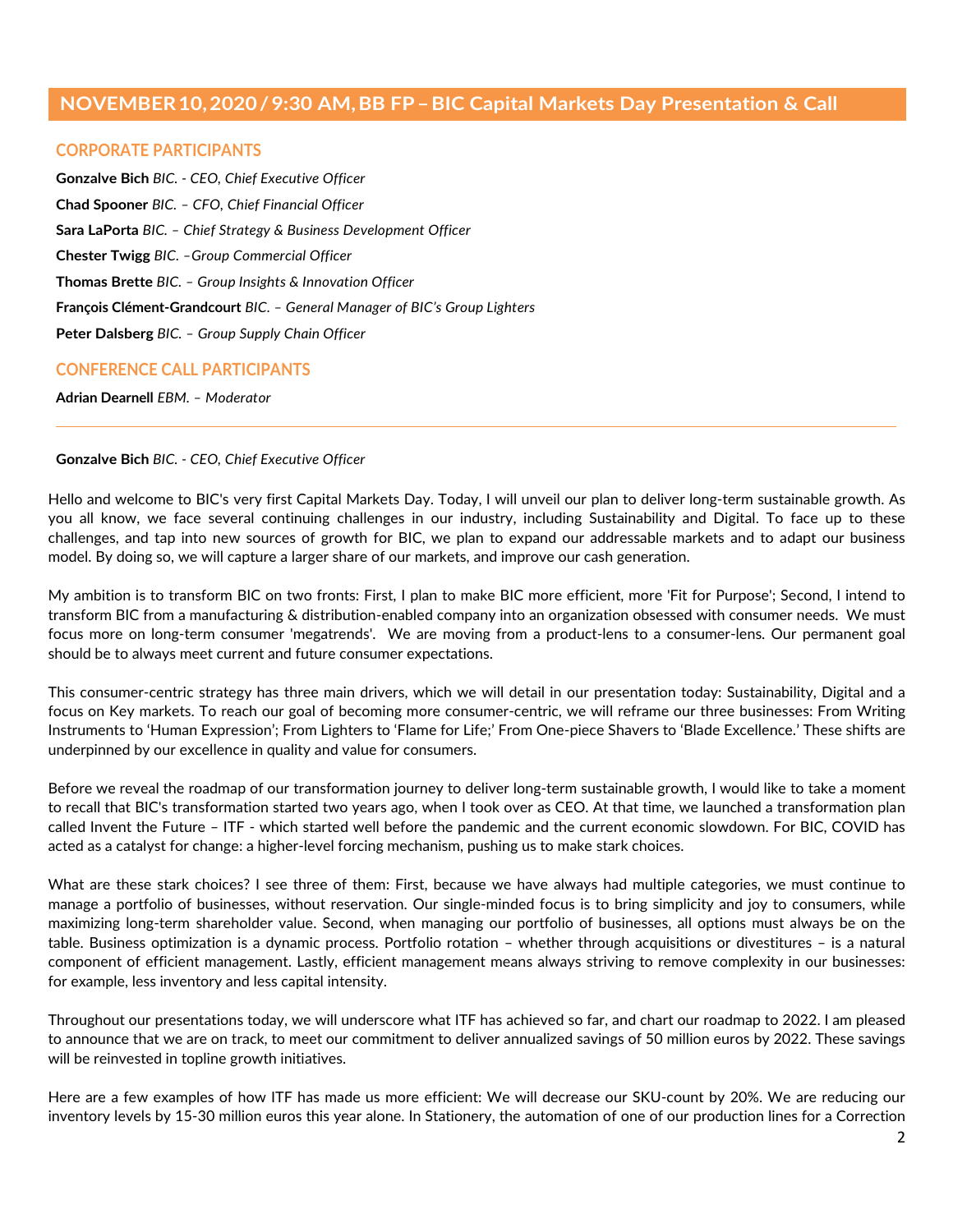product, is delivering 15% productivity gains. In Lighters, we are re-engineering the value equation. Shifting from a volume-driven model to a model that balances value and volume. In Latin America, in half of our markets, we have pivoted from direct operations to 3rd party management. We continue to optimize our manufacturing footprint with a focus on productivity & efficiency in mind we have therefore this summer closed a factory in Ecuador and will be closing one of our plants in India. Capex will be directed towards asset maintenance and commercial growth initiatives. You will hear more details on our transformation successes throughout today's session.

Let me now circle back to what I highlighted in my introduction about long term challenges. We face at least three challenges, due to evolving consumer trends: First, the challenge of Sustainability: Undoubtedly, consumers want more eco-responsible products, and yes, as a mass-manufacturer of plastic products, BIC has an important role to play. It is our responsibility to drive sustainability, for all our stakeholders.

We are ready, willing, and able to embrace consumers' expectations, by offering new products that are sustainably manufactured. We are taking our Sustainable Development ambitions to the next level, by transforming our approach to plastics. By 2030, we will use 50% non-virgin petroleum plastics in our products. By 2025, we will have 100% recyclable, reusable, or compostable packaging across our existing product lines.

Second, the challenge of an increasingly Digital world and increased focus on e-commerce: The digital revolution means more tablets, and less pen & paper. To meet these shifts in consumer behavior, we will expand our core stationery business by addressing the larger Digital writing

segment Our planned acquisition of Rocketbook, the US leader in smart reusable notebooks, is the first step of our expansion into this space.

Our last challenge is focusing on Key Markets. We will tailor our efforts to reflect the maturity of the markets where we operate, with a focus on countries that have a higher growth potential. We will focus on reaching, or consolidating, our leadership in select geographies. To do so, we will continue to make the necessary and stark choices in certain countries.

So, what are we doing to address these challenges? We will transform our three categories in 3 distinct ways. As I mentioned at the start, we are reframing our categories. First, by reframing from Writing Instruments to Human Expression, we will quadruple our total addressable market, representing 80 billion euros by 2025. The Arts & Crafts market alone is estimated to reach 50 billion euros by 2025, with a growth rate of 6.5% compound growth rate per annum. We will leverage the well-loved BIC brand to launch new and innovative products in the Arts & Crafts segment. This expansion should enable us to capture more market share in this fast-growing segment. Digital Stationery is also a great opportunity for us. This segment is growing at almost 10% per year and forecasted to become a 4-billion-euro market in 2025. I believe we can capture a significant share of this market thanks to a comprehensive offering, starting with smart notebooks today and expanding to more segments down the line.

Second, we are reframing our Lighters Business to address the broader market for ALL Flame Occasions. We are shifting from a volume to a value-driven business model. BIC lighters are an essential part of everyday life around the globe. Our lighters are used for billions of very diverse lighting occasions. For example, many North American households use BIC lighters to light candles and barbecues, while consumers in Latin America and Africa use them to light cookers and stoves.

And lastly, we are reframing from One-piece Shavers to Blade Excellence. Our Research & Development and manufacturing excellence underpins the success of BIC's shavers. Our Precision-Blade Excellence is a real competitive asset. A great shaver is not just the ergonomic shape of the handle or the number of blades. The key to shavers is the precision of the large-scale manufacturing, to create the sharpest cutting edge, using nanotechnology. To expand beyond today's one-piece shavers, we will capitalize on combination of our R&D engine, Innovation and Manufacturing excellence. With these assets, we plan to build a selective new business, enabling other brands to tap into our world-class blade excellence.

Now, let me hand over to my team to outline our new strategic plan called Horizon. Thomas Brette will talk about our new consumer-centric and open innovation mindset and processes. Peter Dalsberg will explain how our customer-driven Global Supply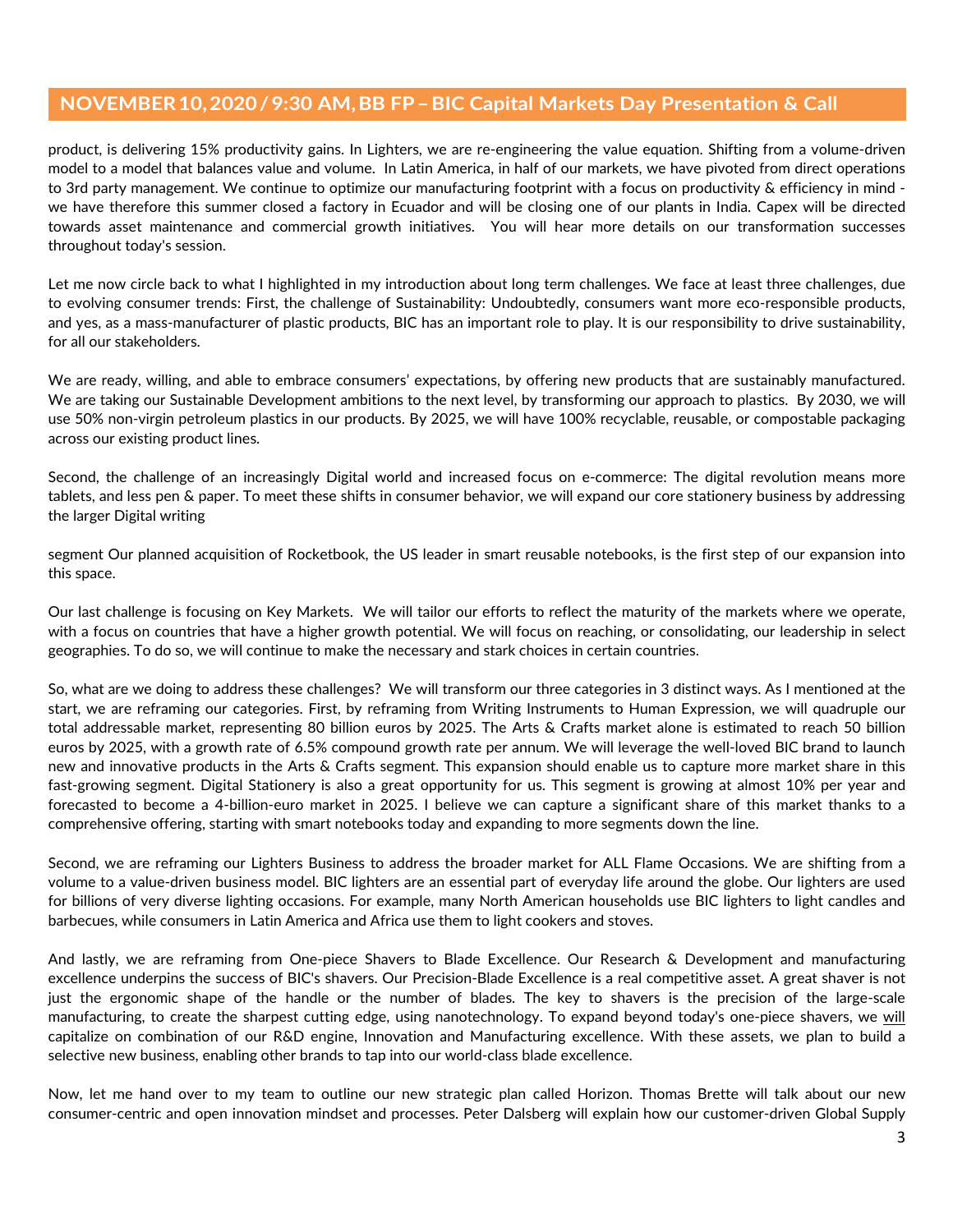Chain will generate more value and competitive advantage. Chester Twigg will talk about how our commercial excellence and market Strategies will drive growth and profitability. Sara LaPorta will detail our Horizon Plan, and our transformations from Writing Instruments to 'Human Expression' and from Shavers to 'Blade Excellence.' Thomas will then present our breakthrough upcoming acquisition of Rocketbook. François Clément-Grandcourt will bring a fresh perspective of our Lighter business, which is a profit and cash generator for the Group. Lastly, Chad Spooner will detail our financial targets, which I would like to highlight here in my introduction.

We will accelerate revenue growth to a mid-single-digit trajectory. We will also maintain robust cash generation by ensuring strict discipline on CAPEX and Working Capital. Chad will also take you through our Capital allocation policy in the context of the expected increase in normalized EPS, during our Horizon Plan and beyond.

To conclude, I would like to reaffirm that we have a clear roadmap for accelerated growth. We will take a pragmatic approach to our business. I want us to build on our strengths and continue to make the necessary choices for our success. We are well on our way, and I am confident that we will adapt successfully to future consumer expectations and demands, and to continue to deliver sustainable long-term growth for all our stakeholders.

# **CONSUMER-CENTRIC AND OPEN INNOVATION**

### **Thomas Brette** *BIC. – Group Insights & Innovation Officer*

Hello everyone, I am Thomas Brette, glad to be with you. As Gonzalve shared in his introduction, BIC is shifting gears from a Product and Manufacturing-led company to a Consumer-led company, and I would add, to an innovative Consumer-led company.

The Role of innovation is to support our Horizon Strategy by creating unique growth opportunities, better meeting consumer needs through new and surprising technologies. My role, as Officer of Insight & Innovation, is to support this purpose, ensuring we have the most effective tools to capture and integrate consumer insights at every phase of the innovation process: from ideation to market release. But it does not end there; we are also innovating with our innovative approach.

To do so, we are using the Internet of Things and Artificial Intelligence to capture in real time how consumers are using our products to make their lives better, studying when they use it, how they use it and insights on how the product could better meet their needs. By doing so, we are not asking consumers what they think they do. We are observing them and analyzing what they actually do, with real facts in real-time in their real environment, and this is the whole concept behind our Smart Shaver. I will come back to that later. We are also using AI and machine learning to identify and match consumer needs and trends with new technologies. This past June, we launched the Data-Driven Invention Lab that we co-developed with IProva. With these tools, we can identify technologies that are just emerging in other industries, which could be relevant for us to meet the needs of our consumers uniquely. We are the first company in the world to have integrated this approach internally to enhance and accelerate the inventiveness and creativity of our scientists, engineers, and designers. In the past, it would have taken years for those opportunities to be known and understood. But now, in a matter of weeks, sometimes just days, we can identify and incorporate them into our playbook.

Early insights on technologies and trends, coupled with rapid learning, is core to this new approach. This is how we expect to launch early pilots of say 5 M€ revenue, which will then germinate into more serious projects of 50 M€. With the right conditions, it is not inconceivable that one or two will then take off and grow to 500M€ annually. These are just a few examples of the innovative tools we have put in place. But how will we use them to drive growth in our business?

So, let me share more specifics on how we are more consumer-centric, and open & efficient. Everybody talks about customercentricity, and let me reassure you, I am not giving you a conceptual definition of customer-centricity in the digital age. At BIC, we believe in "walking the talk," we focus on bringing consumer insights to life in our day-to-day products. Let me share a couple of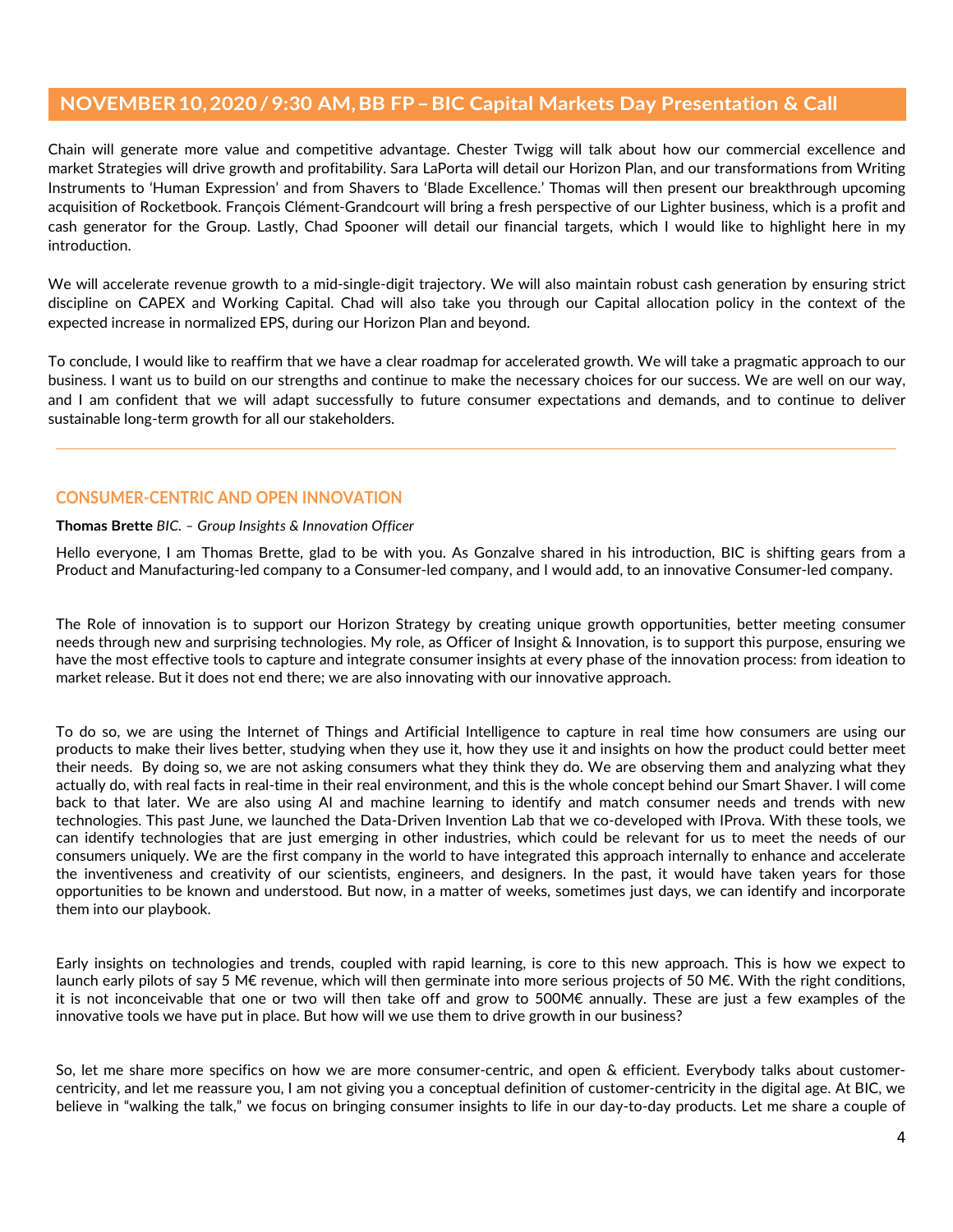concrete examples.

Let's come back to the Connected Shaver that I mentioned before. Today, shaving habits have changed drastically, yet the shavers offered in this category today are very similar to what they were 20 years ago. Our mission is to offer products that are more in tune with today's world. To help make this happen, earlier this year we set up a consumer panel of more than 500 individuals who provide data directly to our R&D team using a Connected Shaver. What 'is a 'connected shaver' you may ask? This is the first wet shaver to integrate IoT through sensors and AI technology. It captures data about the complete shaving experience, including temperature, humidity, hair density, shaving speed, number of strokes, and the time you spend shaving, etc. And, sure enough, the data we gathered yielded some very interesting insights. For instance, did you know that on average men use more than 5 liters of water per shave and can sometimes use over 35 liters. Men apply 10% more strokes to the right vs. the left cheek. Men with a high density of facial hair typically require less blades than men with low hair density: so, the more hair you have, the less blades you need! Consumers shave more on Mondays than they do on Wednesdays, and on Mondays, people spend twice as much time trying to rinse the shaver than they do on other days.

At BIC, we have been able to translate this information into insights and then Solutions. As a result, we have developed a technology to shave long hair without clogging the cartridge, which reduces water consumption and therefore improves the shaving experience. This is not a dream; it is a reality. The technology is here. We are testing the solution with consumers as we speak, and it will be on the market in the next 18 months.

Another example is the BIC Creative Community. As I've just mentioned, observing consumers is a great source of insight. Even better, however, is co-creating with consumers and the "BIC Creative Community" allows us to do that. This is the creation of a forum for interaction with consumers that allows them to be active in the creation process.

They are 200 creative consumers or so-called "early adopters" that include a wide diversity of age, gender, and background. What this group has in common is that they are engaged and passionate when it comes to sharing their ideas, and we engage the community through weekly challenges.

This is how it normally works. On Day 1**,** we brief the community on a topic that we believe is interesting for them and for us, For example, "Hygiene at school in the age of COVID". On Day 2 we hold a live brainstorming session about what the solutions may be both in and out of school. On Day 4 we present some ideas and solutions, and we ask them to react, to create, to modify, and to tell us what is important, what is not, and to explain what they liked and what they would tweak. And on Day 5 we ask them to decide which is the solution they prefer and whether they would launch it!

One of the products we have launched this year, BIC® Clic Stic® PrevaGuardTM, was developed because of this process and is already on the shelves in the US. This product contains built-in protection to stop bacteria growth on the pen itself, regardless of where it is used, either at home, school, or in the office, etc.…. and we are now working to expand the range further, so look out for more news on this very soon as we help to protect consumers in this ever-changing environment. It is a great example of how we "walk the talk" of customer-centricity.

Let me turn now to share with you a little about our Open & Efficient Innovation. I mentioned before, creating a Data-Driven Innovation (DDI) lab, which is about finding technologies at a very early stage and integrating them into our innovation pipeline. The next step, when we have identified the technology, is to test it and see if any of these concepts could meet our needs. Rapid prototyping is at the core of this focus and key to launching pilot tests that we hope will germinate and then flourish to become commercially successful. The open innovation eco-system aspect of our approach allows us to gather ideas quicker and accelerate the process using a pool of partners that we can interact with including companies, universities, labs so that they can convert those ideas into a complete solution that we can then test directly with our consumers. I cannot share too much detail for obvious reasons, but I can tell you that this community represents the very best in class and even includes a Noble Prize winner on one of our specific projects.

A great illustration of this process would be the design of the Sustainable Development Hybrid Shaver range product that we are launching next year, known internally as Project Leaf. This innovation will offer the consumer a shaver made of recycled material,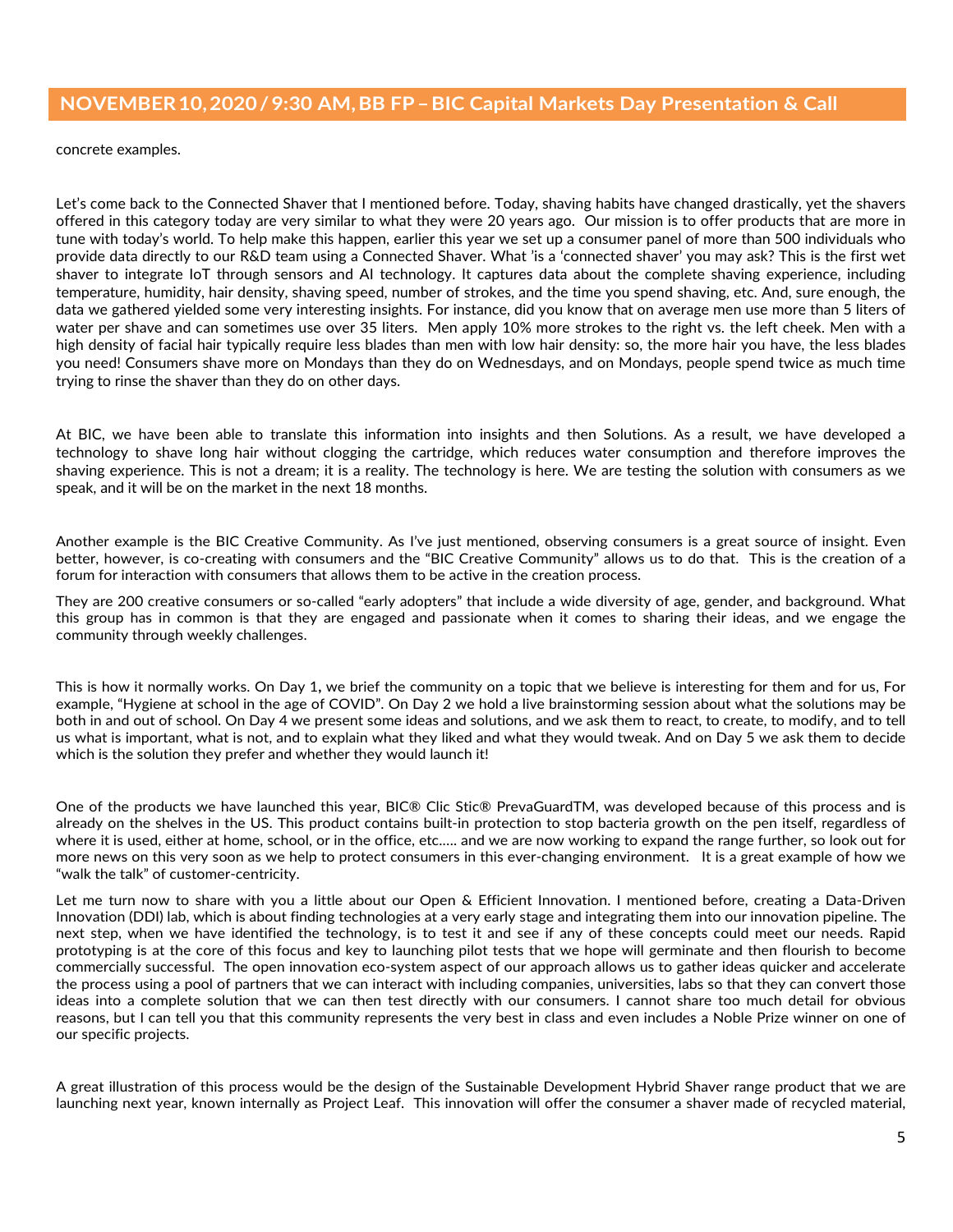fully and easily refillable, with packaging that is also recyclable. This product is proven and ready to launch in 2021, offering consumers a revolutionary "disposable shaver." Naturally, a disposable shaver is more sustainable when you can refill it with blades AND when it includes recycled materials in its handle. It was the use of the ecosystem of Open Innovation that helped us to source these materials because they need to meet the very specific criteria we have for production. So, we are very excited about this new design, but it does not stop there. We are already working on the next generation of materials we want to include to be even more sustainable, including recycled rubber. so much more to come.

Taking our open innovation ecosystem, a step further, we have announced that we are signing a partnership with Plug&Play. This is one of the largest, if not the largest, startup incubator in the world. And our partnership will allow us access to a wide diversity of startups and talents that can work on our priorities and other interesting topics that could bring us new business opportunities.

The journey is starting with a focus on sustainability. Plug&Play is part of the End Plastic Waste alliance and has a wide network of startups working on this and that is just the first chapter in our journey with them. So, as you can see, we are growing our ecosystem to discover and integrate technology internally and externally. And we are moving quickly to ensure that consumers are continuously involved along the way.

These are our two key pillars for accelerated innovation at BIC. And naturally, the point of our innovation is to drive sustainable and profitable growth. Our ambition is to double the contribution of innovation in our growth journey. Today, 10% of our Net sales are coming from innovation introduced in the last three years, and by 2025 we expect to reach 20%. To make sure we achieve this, we've put thresholds in place—thresholds that we follow very strictly when deciding whether it's efficient to take an idea further or not. These thresholds are linked to consumer acceptance and benefits, to financial performance, to customer value creation, and sustainability. All of these tools I've spoken about, all the interactions we're creating with our environment and our consumers, all follow and support our strategic direction. Sustainable Development is a priority for us and is embedded in our approach and in our mindset at every step of the way. Sara will elaborate further on this in her presentation.

To conclude, we are nurturing an open and efficient ecosystem, fully aligned with our Horizon Strategy. We are devoted to consumers, to bring them Joy and simplicity, nourishing the BIC Brand equity by delivering consumer satisfaction and preference. Thank you.

# **A VALUE DRIVEN GLOBAL SUPPLY CHAIN**

**Peter Dalsberg** *BIC. – Group Supply Chain Officer*

Hello, I am Peter Dalsberg, Group Supply Chain Officer. I am pleased to present a critical element of our Horizon strategy, namely, our new end-to-end Global Supply Chain, which will generate business value and deliver a competitive advantage for BIC.

Our goal is to generate cash for the organization, that can be reinvested in growth. As you have heard today, we are in the midst of a transformation at BIC. We are moving from a manufacturing-driven company to a customer and consumer-driven company. We are shifting from a regionally led organization to a truly global one. Our newly designed supply chain organization is the engine that enables this transformation. This engine is powered by our reliability, responsiveness, and reduction in costs or what we like to call the "3Rs". But before presenting our 3Rs I would like to talk about what drives our Global Supply Chain, and that is: our people, our processes, and our technology.

Let's start with our people. The majority of our workforce sits in Supply Chain. Our current transformation is a unique opportunity to further develop our talent, by creating a "learning while doing" environment, where we pair our team members with internal experts to teach them new capabilities. Through this approach, we have significantly upskilled our team. When we do not have the right capabilities in-house, we bring in top talent from the outside to fill in the gaps. We have spent a lot of time evaluating where we need to be more effective and we have developed capability-building models to teach or reinforce these skills. For instance, in Procurement We created a comprehensive e-learning program. Through targeted programs like these, coupled with a focus on hiring quality talent, we are well on our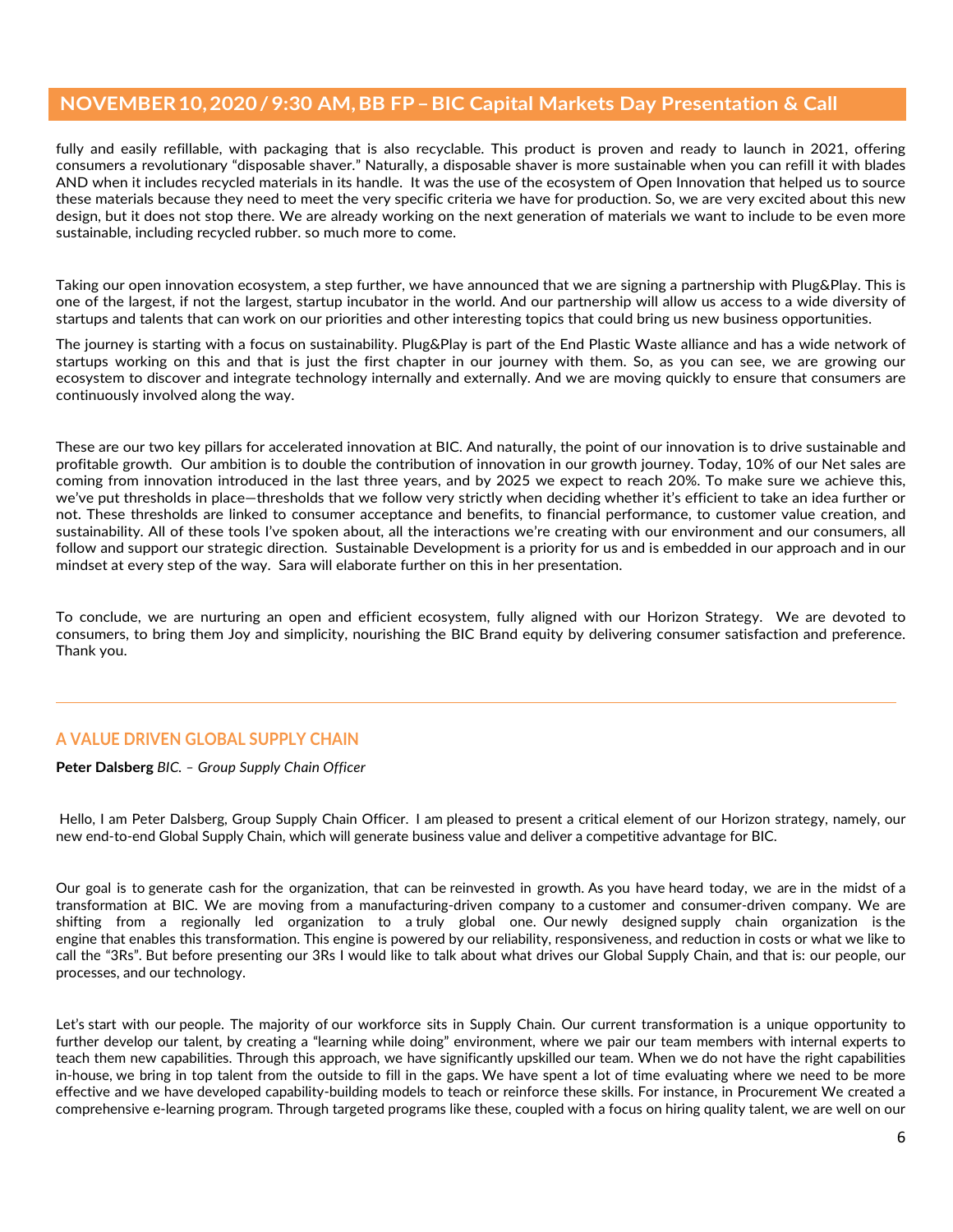way to creating a best-in-class workforce.

From a process standpoint, we drive agility by practicing lean processes. A key example of this is our integrated SOP: Sales and Operations Planning Process, Our SOP process helps us maintain focus and stay synchronized. The outcome is an aligned demand forecast, and an optimized supply plan for factories, including expected inventory levels and financial impact. This process is the steering wheel for our supply chain. It enables us to evaluate and balance needs between customer service, capacity utilization, and working capital.

The third driver is technology. It goes without saying that to transform successfully, we need to have efficient tools that support connectivity, collaboration, and efficiency. This technology improves our day-to-day operations, making them more digital and automated. For instance, we are upgrading our Enterprise Resource Planning system, with the implementation of Anaplan. Anaplan software allows us to use complex scenario planning to help us smartly forecast the bigger picture, empowering us to make decisions faster. These upgrades are a game changer for the way we operate.

Now that I have explained how we are taking our people, processes, and technology to the next level, I want to go back to where I started this presentation: how our supply chain organization will drive additional business value. We will do this through what I call the 3Rs: Reliability as a business partner, responding fast to a changing world, and reducing costs.

I will start with Reliability. We are reliable because we deliver on time. This commitment is part of our DNA. It is the result of ongoing improvements, including sharing knowledge across the organization to better reach our targets. We are also reliable because we maintain our capacity to produce and deliver. We keep strengthening our business continuity planning, through footprint management, and regular contingency analysis. A great example of this is when faced with the current Covid-19 pandemic we quickly implemented a business continuity plan with our #1 priority: keeping our people safe while keeping production up and running. We even established our own production of masks and gel, not only to cover the needs of our employees, but for the local communities as well. We implemented extensive safety measures early on, and our plants only closed in locations where it was required by local regulation. Also, key to our reliability, is our capacity to establish close relationships with our strategic suppliers, and to leverage our Original Equipment Manufacturers, or OEMs. Over the last year, we streamlined our number of suppliers, reducing the number by 1000, equal to a 10% reduction. We also identified 300 strategic suppliers who we work closely with to ensure the most secure, innovative, efficient, and costeffective sourcing. These suppliers are part of our Responsible Procurement 2025 Commitment, a program including a due diligence process and a risk mitigation plan. This allows us to monitor and reduce mono-sourcing.

Second, we updated and extended our procurement policy to capture the full value of our spending. We created a new supplier code of conduct and built upon our procurement capabilities to ensure we exceed in this area. I want to emphasize the strategic role of our OEMs. We are developing an ecosystem of OEMs to ensure we deliver a flexible product portfolio. This ecosystem enables us to source new finished products, designed and quality- controlled by BIC, with low capital investment, low volumes, high production flexibility and high speed to market capability. The production can then be insourced when it makes sense from an industrial perspective, especially in terms of volume. Being reliable is absolutely essential to our business, but today this is not enough. today, we also need to respond quicker to all the market changes we are going through.

So, this brings me to the second way we are creating business value: by responding quickly in a fast-changing environment. We do this through portfolio management and segmentation, and solid governance and processes to monitor portfolio efficiency. For example, today we have over 13,000 SKUs in our portfolio. We will reduce this by net 20% by the end of 2022, so that we can maintain the right level of range and value for our customers while creating space for new and innovative SKUs. Another way we respond is through a solid Operating Model that is managed by a new Project Management Office (PMO). The PMO supports innovation by partnering internally and integrating activities to develop, qualify and successfully launch new products and packaging. This is followed by a monthly stage gate approval process where a steering committee assesses the criteria and the risks involved to make the right decisions. This process allows us to get products out to the market faster than ever before.

Before I move on to the third R, reducing costs, I want to highlight how quickly we are responding to the sustainability challenge. BIC has always been a responsible company. We have an exceptional safety track record, having reduced employee accidents by 25% two years in a row. And we are on the right path to deliver our commitment of zero accidents by 2025. We are also driving sustainability across our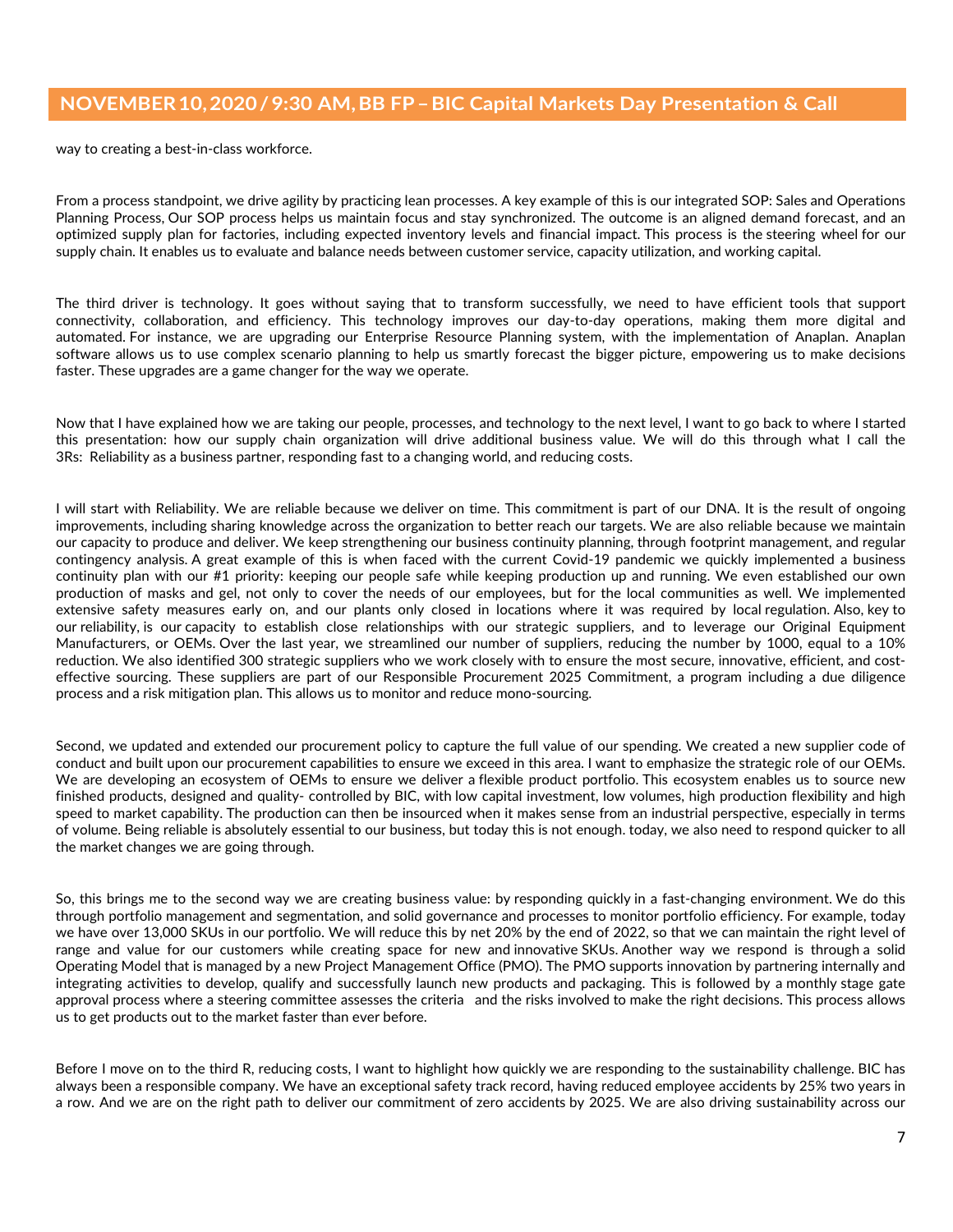operations; a recent example of this is our new packaging commitment, which Sara LaPorta will cover in more detail.

Lastly, I would like to talk about Reducing costs. As I have mentioned, our goal is to generate cash that can be reinvested in initiatives that will fuel growth. Supply Chain will contribute to more than 60% of the company's total savings target of 50 million euros by 2022. We achieved 10M€ in direct cost savings. As an example, in plastics we optimized the supplier mix for shaver and stationery products through competitive tendering and we managed to achieve 8% reduction on our plastic's annual spending. In shavers, for blisters, we harmonized the films' grades achieving 17% of reduction on film's annual spending. We also saved approximately €2 million in indirect procurement costs, including a 17% reduction in transportation, and 19% savings in electricity. Then there are the manufacturing efficiencies we have achieved through continuous improvement process and product optimization. In shavers, we reduced the thickness of our blades, cutting the amount of steel by 27% per blade, while retaining excellent quality. And in stationery, we automated the assembly line for the Mini Pocket Mouse reducing the workforce needed, improving productivity by 15%, all while increasing product quality.

We have also reduced costs in inventory. We expect to exceed our target of €15 to €30 million in 2020 by using S&OP to better project inventory levels, decreasing our stock of raw materials and reducing slow and obsolete inventory. And we plan to continue the inventory reductions in 2021 and 2022 as well. We are also optimizing our footprint. Our objective is to produce closer to our customers, to shorten lead times, to respond quicker to new market demands, and to minimize our environmental impact all while reducing costs.

We have already seen some outstanding progress in this area. In Ecuador we closed our Stationery factory to improve our manufacturing efficiency in Latin America.

In France, we plan to move our Technology factory in Clichy to our larger Stationery factory in Marne La Vallée. By doing this we gained economies of scale by combining the molding, machine building and assembly activities under one roof. Last example is in India, where we identified one Cello factory to be closed. This is a typical example of how we are adapting to our changing environment as our strategy is evolving from volume driven growth to value driven growth. These are just a few of the ways we are operating smarter than ever before.

In conclusion, thanks to our ongoing investments in people, processes, and technology our global supply chain is more cost-effective, more reliable and more responsive in line with our Horizon strategy. Our growing agility is creating a clear competitive advantage for BIC, adding significant value to our stakeholders, and eventually, freeing up cash to fuel our growth. Thank you.

# **RAISING THE BAR OF OUR COMMERCIAL EXCELLENCE**

#### **Chester Twigg** *BIC. –Group Commercial Officer*

Hello, I am Chester Twigg, Global Chief Commercial Officer for BIC. Today I am going to share with you how our new Horizon strategy, built on a strengthened, agile and fundamentals based - Commercial Operation, will raise the bar of commercial excellence to drive BIC's growth and profitability. Indeed, we are building commercial capabilities that drive profitable growth for the company underpinned by Consumer Centricity, and Executional Excellence. Executional excellence that delivers for the consumers, the end users of our products, for our customers, Retailers who sell our products to those consumers, and for BIC. For BIC this means strong mid-single digit net sales growth and delivering the company's Profit margin and Cash flow objectives which Chad will take you through later.

It is a strategy that will focus on accelerating and winning in the growing segments, channels, and markets, where consumers spend their time and money. It is a strategy that intends to win their hearts, minds, and their wallets. So how are we going to do this? I am going to elaborate on 3 key components of our Commercial Strategy that will drive BIC's transformation plan to deliver our twin objectives of growth and profitability.

First, our Omnichannel management - winning where consumers shop including and especially, Ecommerce. Secondly, RGM or Revenue Growth management, driving value growth, leveraging analytics to build value on top of the volume growth the company has at its base. Thirdly, taking a Portfolio management approach to allocate resources to the markets in which we operate.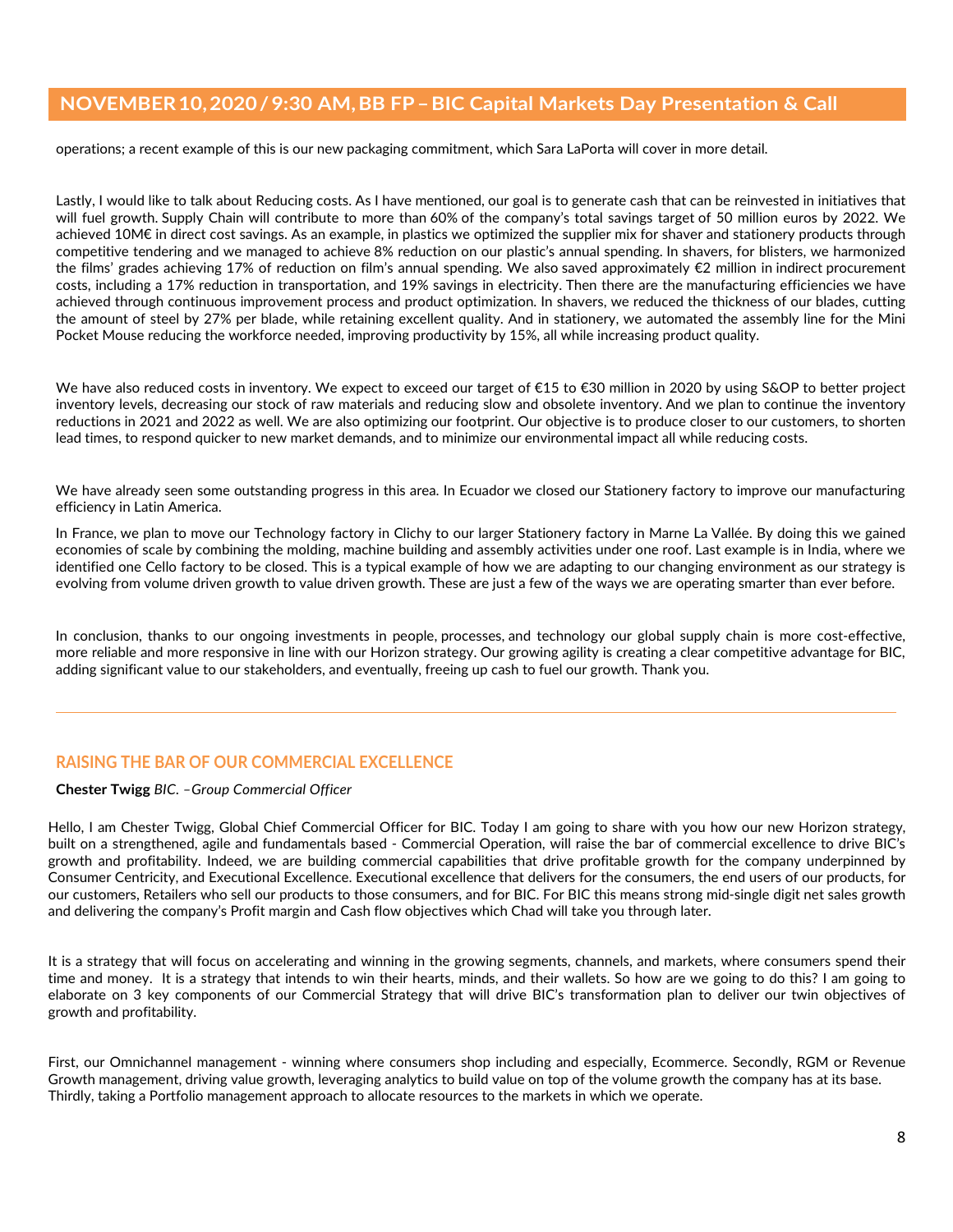Let us start with our new Omnichannel strategy to drive growth. Today BIC consumers are buying our products both offline and online. As we increasingly move to that "No-line" intersection where consumers have a seamless shopping experience, we need to deliver to them executional excellence and frictionless shopping. Tomorrow's consumers and especially digital natives do not really differentiate, in their mind between online and offline shopping.

We are on track to drive online growth and sustain our market share leadership in ecommerce while delivering executional excellence. Thanks to our focus on the fundamentals of the e-commerce business: Search, Content, Assortment, Price, Ratings and Reviews etc., we have gained market share in this critical channel and are still accelerating. We are very confident that we will exceed our ecommerce net sales target of 10% of our business ahead of our 2022 commitment.

I am proud to say that today we already hold leading positions online in all 3 categories: Stationery, Lighters and One-piece Shaver. The investments we have made in e-commerce since late 2019 has resulted in an almost doubling of our business this year with our key Pure Play customers like Amazon, both 1P and 3P marketplaces, as well as with key omnichannel customers. We have supported these efforts with a pivot to Digital Media to target our audience even more precisely. Today we have over 80% of our media investments in Digital media, which make BIC "Best in Class" versus our competitors - and even the industry.

Our own Direct To Consumer efforts, with launches like "Design my BIC: lighter" and our "Made for you shaver", the very first unisex shaver in the industry, exclusively available on Amazon, are revolutionizing this space and inspiring a new generation of consumers. On our DTC platforms like BIC.com we have more than doubled our sales conversion, and in France and the UK shopper traffic has quadrupled.

Moving on to our Revenue growth management strategy [Slide 8-9] this is clearly a core part of our transformation journey. We are working on Strategic Pricing, Assortment and Trade and promotion decisions and investments that provide value creation for our consumers, our customers, and BIC.

On Pricing we are moving away from the blunt instrument approach, we deployed in the past, to a thoughtful, data based-analytical approach. This enables us to leverage pricing elasticity to offer the consumer the right price -pack architecture and trade in, trade up, and trade across options just right for them. For example, in the U.S. pocket lighter segment, we increased prices mid-single digits in select channels, which is paying off and will continue to impact our Net Sales positively into next year. We also took action to improve our lighter promotional efficiency. We removed inefficient promotional spending, leading to a higher average selling price and increasing product gross profit while actually increasing sales momentum.

Another great example in the U.S. is the Utility lighter segment where we have grown by 35% since the beginning of the year and are outpacing the category. Our recent launch of EZ Reach lighters combines the accessibility of pocket lighters with the functional benefits of the Multi-purpose lighter. This innovation demonstrates our ability to grow value through category expansion, as we address new flame occasions. We have already sold over 3.5 million units across our 4,000 +points of distribution. And Its already a top 5 SKU for the category. Personalized lighters allow us to offer real value to consumers at a significant price premium that they are very willing to pay for. Our recent acquisition of Djeep allows us to further scale personalization through the terrific decor capabilities that Djeep offers. Djeep lighters are on average 50% higher in value than our equivalent BIC lighters.

The launch of Prevaguard, an antimicrobial pen, is another great example of being on trend with the consumer obsession with germs and offering her relevant value while also driving higher value realization. It is a tribute to the teams that we were able to get this from concept to shelf in less than 5 months. Prevaguard in the US and Bguard in Europe are sold at price premiums of 140-200 index to our flagship ranges.

We are also working on reducing the internal complexity of "too many SKUs in our portfolio". This has 3 benefits: It solves the paradox of choice for the consumer, less is actually more, to facilitate selection thru deselection. It improves space utilization at our customers on shelf, at their warehouses, and in transit. And of course, it reduces our own manufacturing, warehousing, and shipping complexity and cost.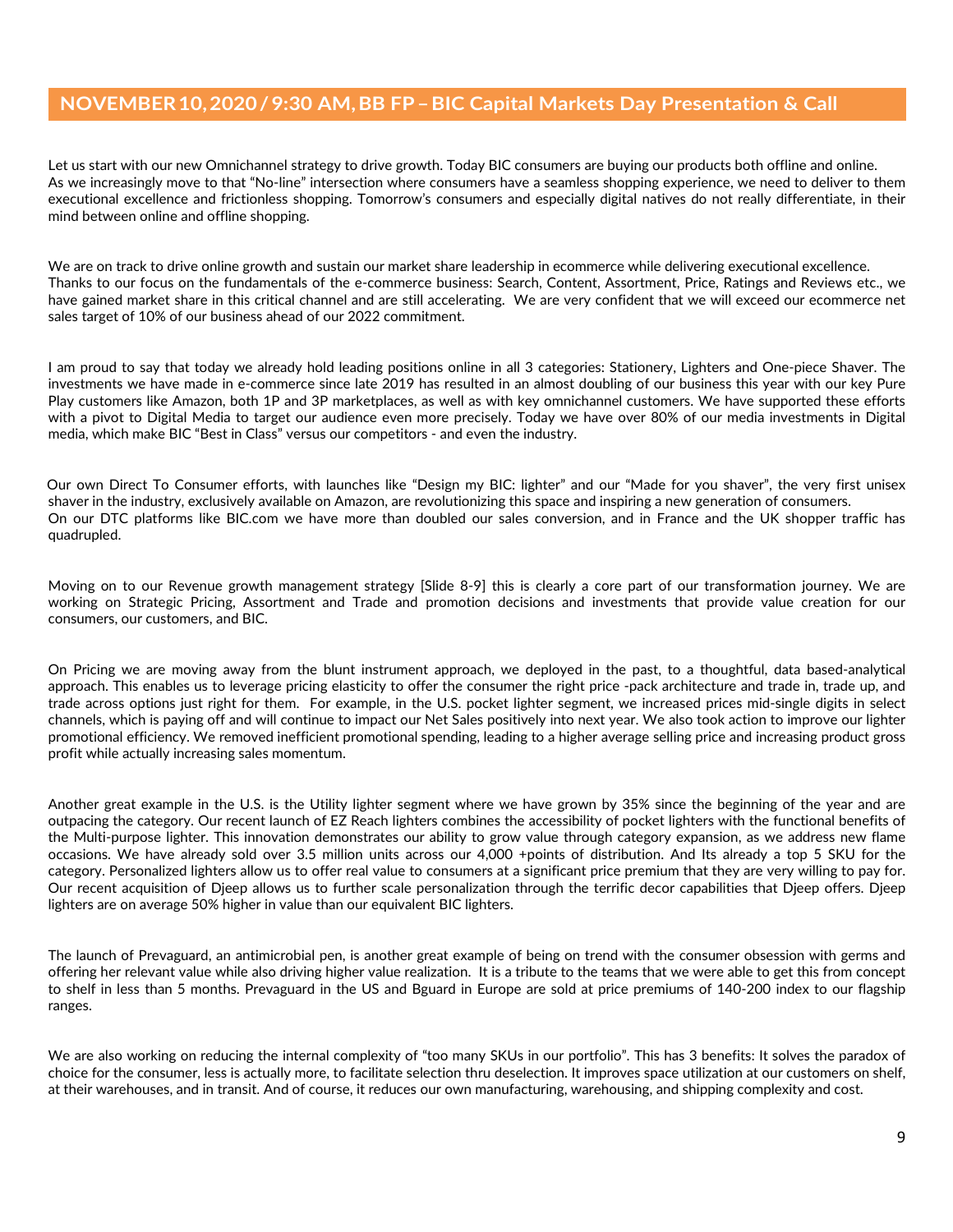Our view is that complexity is like cholesterol - there is good complexity that we need, like the SKUs that fulfill a unique consumer or customer need) but there is bad complexity that clogs up the system that we can and must eliminate to drive efficiency for all. A good example is what we have already done in Brazil. This year alone we reduced the number of SKU's by around 25%, saving 10% of cost.

Finally, I would like to talk about our portfolio approach to Market management. This is a big change for us as we move from a "plant the flag" approach to a thoughtful portfolio management approach for the markets we operate in. As a central part of this new approach, we conducted a robust and well considered external/internal assessment and diagnostic of our past performance and future potential in each of our markets. We based this both on the macro-economic growth potential of each market, and our "ability to win" based largely on our sales and profitability track record. Now each of our 70 markets and clusters has a clear role in supporting our transformation and profitability growth agenda.

First, we will focus on several "invest to grow" geographies where we believe the ingredients of both external and internal advantages are synchronized to help us deliver disproportionate growth in our categories. We are supporting these markets with incremental advertising and brand support to drive brand awareness and conversion, leveraging our strong brand equity. We are also investing in distribution and go to market drivers to ensure that the mental availability of our brands is reinforced by physical availability. A good example of such a market is Russia where, despite the negative impacts from Covid lockdown measures, we continue to grow, and gain share ahead of our competitors. In some of these markets we will also support these investments with new launches and innovation to further capitalize on the opportunities. For instance, we launched our Intensity Stationery range in Germany this year and we are seeing great traction with consumers.

Our Invest to grow markets in Europe, for example, are growing well ahead of the overall region, with around 6% Net Sales growth versus last year, delivering the payout we had planned for despite the Covid-19 context.

At the opposite end of the spectrum, we have already identified, and will continue to identify, markets where we either need to exit completely or need to change the business model to a narrower reach. Markets where, for instance, profitability has been a challenge for many years, even decades. We will reallocate these resources toward "invest to grow" countries. We have, for example, already announced exits from certain markets to a new indirect model. For example, Columbia in Latin America and South Korea in Asia. These are markets where we feel a better approach is to work with indirect partners to complement our brand. We will have exited 11 markets by the end of this year, all representing approximately 2% of Global sales. We have also defined several countries as opportunities for profitable growth. For example, the US, our biggest market, where we need to, and will, invest for growth while ensuring profitability momentum.

Finally, we also have mature markets where profitability will be our primary focus. A great example of this is Japan where our commercial teams have done a tremendous job of re-evaluating and rationalizing product ranges and customer accounts to be more efficient in our commercial operations. It's important to reinforce that in order to implement our commercial strategy (Omni channel, RGM and market portfolio), we are putting in place an aggressive talent agenda so as to execute with excellence. We have implemented new Centers of Expertise in late 2019, and since their creation, we have added 30+ roles to drive digital, eCommerce, RGM and Commercial excellence efforts. We are leveraging both experienced talent from within BIC and from across the industry to drive and deliver the commercial algorithm of sales and profit growth at the global, regional, and local market level.

The Commercial Team at BIC is ready, willing, and able to raise the bar of commercial excellence to drive industry leading growth and profitability for our Brands, our Team members, and our Shareholders. We will deliver our mid-Single digit Net Sales growth ambition while ensuring profitability and cash flow improvement to reinvest in future growth.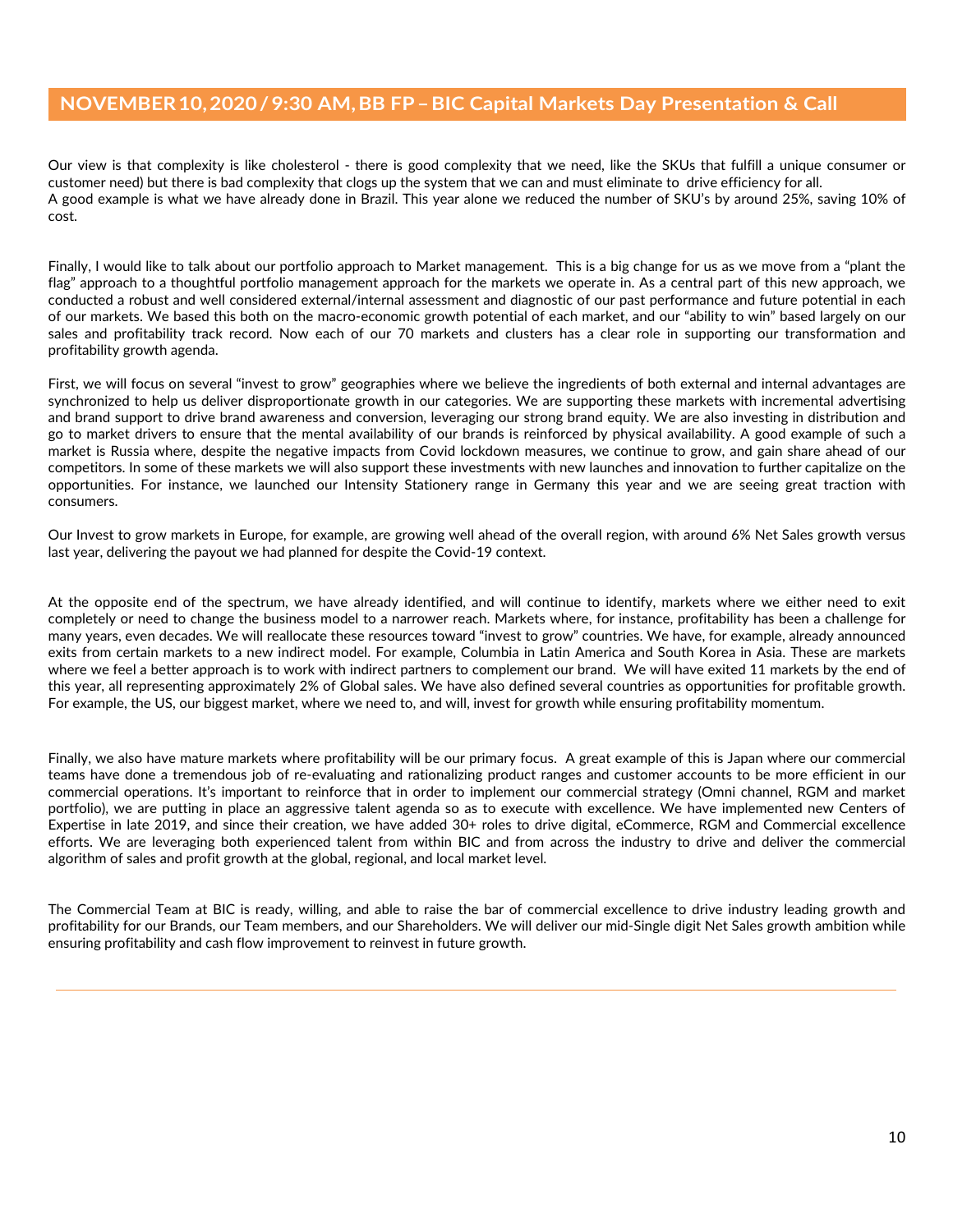# **QUESTION & ANSWERS: SESSION 1**

### **Adrian Dearnell** *EBM. – Moderator*

What are your thresholds on return on investment and gross profit for new products and innovation?

#### **Gonzalve Bich** *BIC. - CEO, Chief Executive Officer*

That's absolutely a great question, I'm going to ask Thomas to go through the threshold, but I think one of the things we need to all remember is the consumer acceptance, desire of use and delight and joy somewhere in the using of the products, is really that first KPI we're driving for on innovation; to change consumer habits. But Thomas maybe you can give us a little bit more from a financial perspective.

#### **Thomas Brette** *BIC. – Group Insights & Innovation Officer*

Yeah, definitely. This is directly integrated into the four KPIs or group of KPIs that I told you about in my presentation, which are related to consumer acceptance, to value creation for the retailer, to sustainability and to financial performance. So, on financial performance, working with Chad, we are guaranteeing that our portfolio of innovation, is delivering better returns than the existing product lines. So, our target is to deliver better than the average weight of cost of capital. So that is our ambition. The other element which is important is that it is integrated, and it is not something that we do alone. It is something that we do with Chester, Peter, and Sara in a great process that we have set up so that we are reviewing together those KPIs and deciding to launch innovation on it. So, we are being choiceful using those KPIs.

#### **Adrian Dearnell** *EBM. – Moderator*

Could you elaborate more on your strategy to reduce complexity in manufacturing?

#### **Gonzalve Bich** *BIC. - CEO, Chief Executive Officer*

It is all about simplicity, it is why it is in our vision, it is one of our core values. I am going to ask Peter to elaborate from a manufacturing perspective, but I would like to reiterate what I said in my introduction, which is really it is across the organization. So, Chester talked about simplicity in commercial operations. You heard Thomas talk about it from an innovation perspective. And later you will hear Sara talk about it in strategy. But, Peter, maybe if you could elaborate a little bit more on the reduction of complexity in manufacturing.

#### **Peter Dalsberg** *BIC. – Group Supply Chain Officer*

Absolutely. And I think it is important to say that this is not a manufacturing exercise in itself, because we are working very closely together with Chester and his commercial team. And we are basing the analysis on the discussions that we are having with our customers and also the in-depth understanding of our consumers. So, we will challenge all non-valuable complexity. Today we have thirteen thousand SKUs, and we believe that at the end of 2022 we can reduce those by net 20%. We are doing this in order to create space for innovation and also to get efficiency gains.

#### **Adrian Dearnell** *EBM. – Moderator*

Is e-commerce dilutive to gross profit?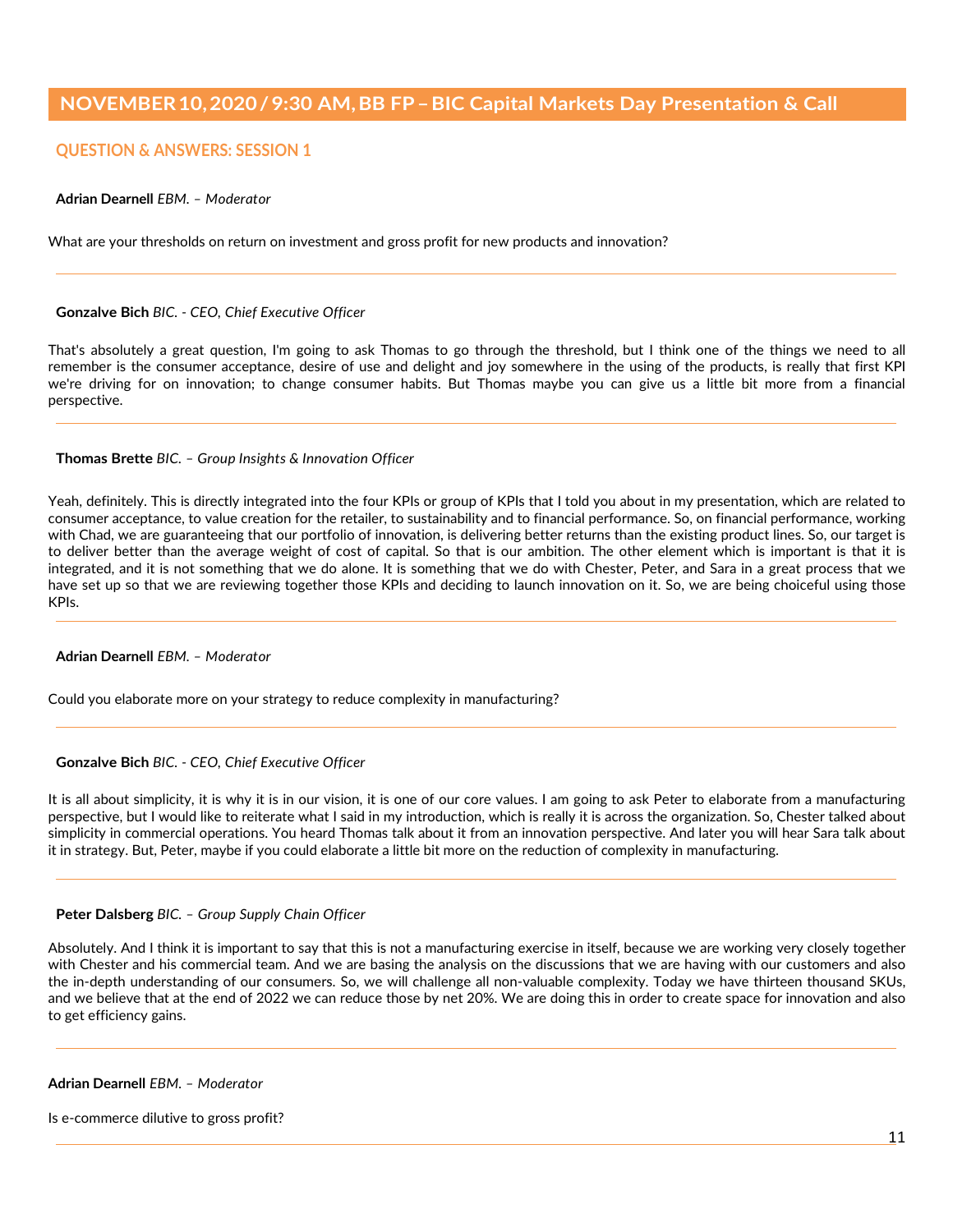**Gonzalve Bich** *BIC. - CEO, Chief Executive Officer*

Well, e-commerce is a significant and important growth engine as part of our Horizon plan. I will let Chester talk about its impacts to gross profit. But it is very important that we continue to accelerate our e-commerce growth in the years to come, because that's how consumers are shopping. We have seen it this year through Covid-19 and I think we are going to see it only accelerate in the years to come.

### **Chester Twigg** *BIC. –Group Commercial Officer*

Absolutely, and we are indeed investing in e-commerce, but at the same time, it is not necessarily dilutive. There are many countrycategory combinations where it is accretive. There are a few ways in which it is dilutive, but it is as planned dilution because we want to grow the business first and foremost. So, it really depends on the country category combination. And most importantly, we want to make sure we are accelerating e-commerce, as Gonzalve said.

### **Adrian Dearnell** *EBM. – Moderator*

What will the 2025 school kit look like? How many BIC products and what type of products?

### **Gonzalve Bich** *BIC. - CEO, Chief Executive Officer*

Well, that is a great question, because it is all about reframing our category from writing instruments to human expression. And so, we are all very focused on making sure that there is more than today, no matter what the geography is, they could potentially be different products. But maybe Thomas you could talk about how innovation plays into that and what your aspiration is.

#### **Thomas Brette** *BIC. – Group Insights & Innovation Officer*

Well, the first thing I can say is that there will be a lot of BIC products, definitely. And we do have 45% market share and that will continue, and we intend to grow it. What I can tell you is that consumers by 2025, and specifically students, will continue to write to erase, to color and to do those creative activities that they are doing for their thoughts or their personality. What will be different by 2025 is that those products will be more sustainable, and they will be more versatile. Versatile in the sense that they will allow for sharing and connecting. So, they will be more digital. And actually, I hope that by 2025, the majority of students will have a Rocketbook in their bag to write on.

#### **Adrian Dearnell** *EBM. – Moderator*

Next question, what is your strategy in direct to consumer (DTC)? How do you plan to grow your sales?

### **Gonzalve Bich** *BIC. - CEO, Chief Executive Officer*

So, we are going to come back to Rocketbook right now with that question, because it is a key part of direct to consumer. But Chester, maybe if you could be more broad on our DTC in the US, Western Europe, and other key geographies.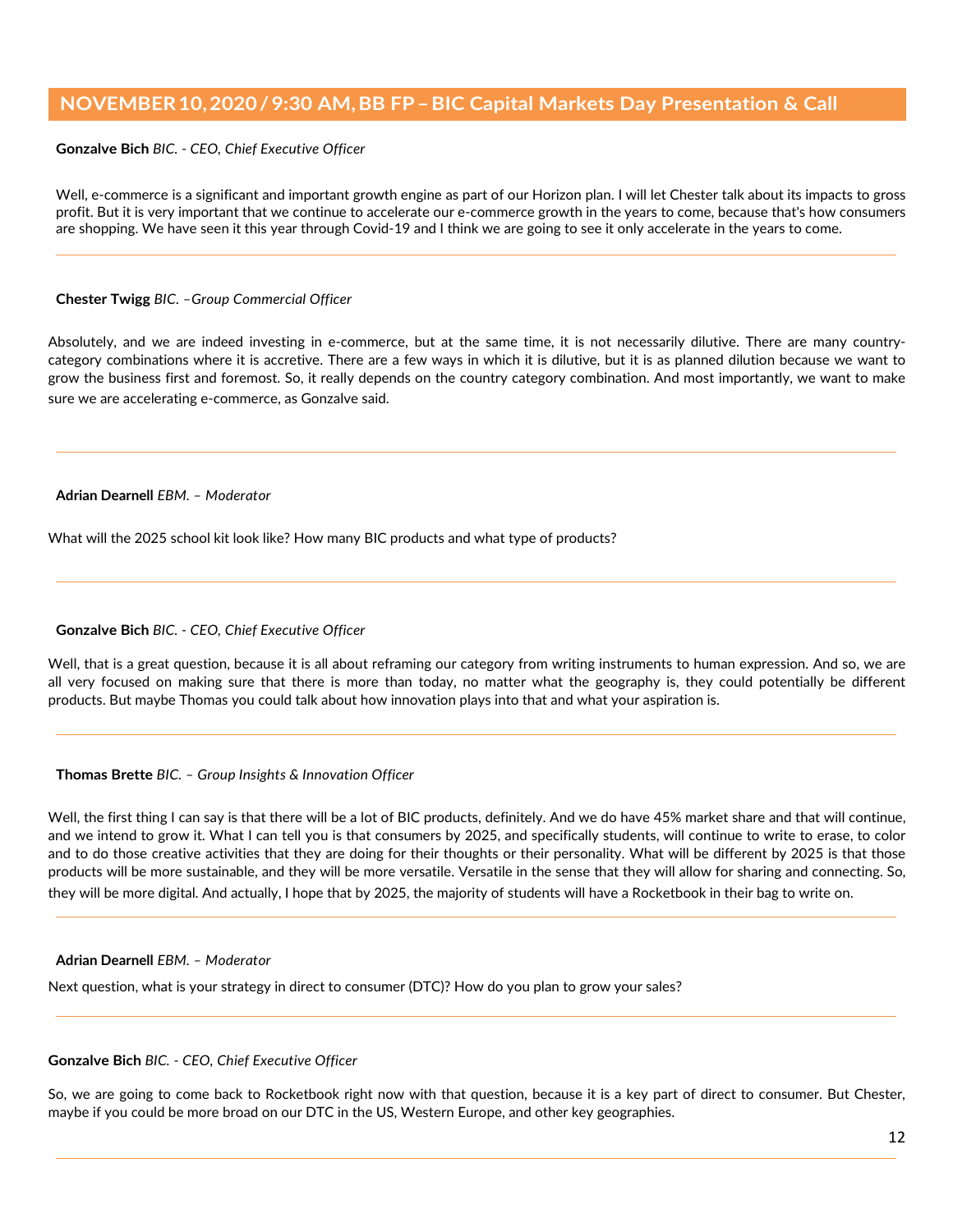**Chester Twigg** *BIC. –Group Commercial Officer*

So, first of all, we are working across all e-commerce opportunities. So, with Amazon and Pure Play marketplaces, with omnichannel customers in their e-commerce plans and with our own direct to consumer. We actually had a bit of a head start with direct to consumer with the BIC shave club, which we introduced some years ago. We continue to learn and invent new ways of driving direct to consumer. Rocketbook will definitely help us to accelerate that learning as we exchange notes on what they do better and what we do better that can actually drive synergies together. But DTC is definitely part of our e-commerce agenda and we are making great strides in that area, along with the other areas of e-commerce, like marketplaces, like Pure Play and like omnichannel customers. It is an old strategy in e-commerce. We have to win wherever the consumer is going online.

**Adrian Dearnell** *EBM. – Moderator*

What does optimizing the footprint means in action?

**Gonzalve Bich** *BIC. - CEO, Chief Executive Officer*

So, I will let Peter go into some detail, but what is jumping to my mind in that question is matching supply and demand. And it's been one of the key challenges that I think we at BIC, and all businesses, have really had to focus on this year through Covid-19: making sure that we have uninterrupted supply chains and that we have products at the right place at the right time for consumers to buy. But, Peter, maybe you can share a little bit more.

### **Peter Dalsberg** *BIC. – Group Supply Chain Officer*

It is an important part of our competitiveness and therefore we are ongoing, challenging and finding the optimum between—as Gonzalve just said—the demand and supply evolution. An outcome of this analysis could be a factory closure. It could also be a different allocation of the products in between the factories. It could be optimization of the individual factories, because when we have those discussions with the capable people, a lot of good ideas for further potential are coming to the table. And we want to harvest those ideas. And of course, it can be a combination of those three. As I said yesterday, we announced a factory closure in India, and at this stage, we do not have other plans for factory closures.

**Adrian Dearnell** *EBM. – Moderator*

Have you changed the way commercial teams are incentivized?

**Gonzalve Bich** *BIC. - CEO, Chief Executive Officer*

Super important, especially in these challenging times for all of our field salespeople who demonstrated great resilience. I think we are all very proud of the way that all our team members, whether field sales, office-based sales and all our manufacturing team members around the world have worked through Covid-19. I am really proud of that. Chester maybe if you could give the broad thinking around our incentives.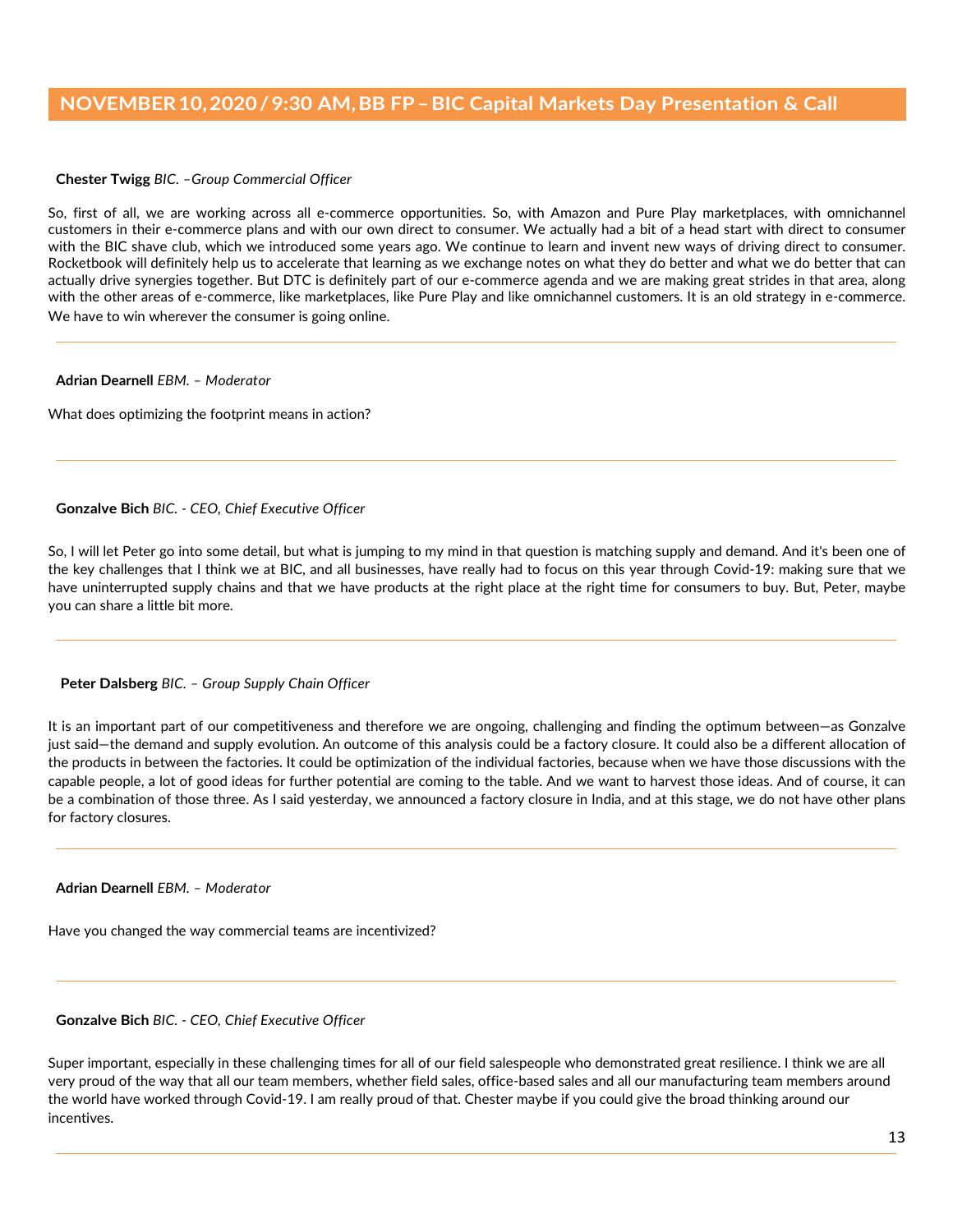**Chester Twigg** *BIC. –Group Commercial Officer*

Yes, certainly. You know, it is an important linkage to key performance indicators that we are changing as a company. And so suddenly our commercial teams, and the way they are being incentivized is also changing. I would say maybe broadly the biggest change will be the move from more gross sales to net sales and incentivizing the real deliverables to the business. So that is ongoing. And we are certainly looking forward to having a better linkage between our commercial teams and the rest of the company in terms of what really drives total shareholder return and value for our shareholders.

# **EXPAND OUR HORIZON**

**Sara LaPorta** *BIC. – Chief Strategy & Business Development Officer*

Hello everyone. I am Sara LaPorta, Chief Strategy & Business Development Officer here at BIC. I hope you have recognized the common thread running through all the presentations today: Growth, sustainable and accelerating growth. That is our mantra. I am going to walk you through our new strategy, aptly named the Horizon Plan. We are using our strong foundation, built over many decades to pro-actively reshape the business in the face of shifting market realities to drive sustainable growth and profitability into the future, into a new horizon for BIC. 

There are three main focus areas to the Horizon plan: expanding our functional capabilities to drive profitable growth, reframing how we think about our categories by adopting a consumer-driven orientation to turn category headwinds into tailwinds, and doubling down on our Sustainable Development Strategy to future proof our business. You have already heard from our leaders that the best way to expand our growth horizons is to shift our perspective, so we are bringing a fresh growth mindset to unlock new opportunities.

Job number one is for our functions to make bold moves to build new capabilities that will deliver profitable growth, our ultimate objective. For example, Thomas explained how in innovation we are using consumer insights and open eco-systems to mine for growth opportunities, combining the best of both Artificial Intelligence and human creativity.  Our Data Driven Innovation Lab, and the Plug & Play partnership he mentions are great examples of how we make it happen. Chester talked about how we are raising the bar for commercial excellence with a value-driven mindset, enabled by RevenueGrowth Management disciplines, stronger Omnichannel capabilities and an ecommerce focus. All this is consistent with Gonzalve's vision. By focusing on consumers and their needs, we open our aperture to explore new, adjacent markets and broader horizons.  In addition, with a profitable growth mindset we are optimizing our business model and footprint to be more efficient and more selective about where we invest our resources.   Peter, with his 3R's, reliability, responsiveness, and reduction in costs, described how our Consumer-driven, Global Supply Chain is generating efficiencies to re-invest in growth. By letting go of our historic one size fits all approach to the market, we recognize that different countries have different roles to play. And we are allocating resources accordingly. We are making stark choices, like exiting from certain countries, while investing in others. We are also adopting a more purposeful financial control process and enforcing a new capital allocation discipline across the business. As you will hear from Chad later, we are adding a cash conversion lens, to the traditional revenue and cost control measures we have historically used to manage the business.

Job number two is reframing our Categories for accelerated growth. Let's start with Stationery which has been part of BIC's DNA since our founding in 1945. In Stationery, we have been anchored in pens and other writing instruments.  And now we are building on this strength in Stationery and pivoting our point of view, from a product-anchored mindset to that of the consumer. If you ask the consumer, "what do you use a pen for?", they will tell you, they use a pen to unleash their creativity, express and organize their ideas. So, it is not about the pen itself to the consumer, it is about Human Expression the need to express yourself and your thoughts!  So, we are broadening our focus from Stationery to Human Expression, which will open up adjacent markets, `such as the fast-growing Creative Expression and Digital Writing market spaces.  We are taking a similar approach to broaden our view of our other categories. In Lighters, we are expanding from Lighters to Flame for Life to sustain profitability and grow the business. Flame for Life is our name for the entire ecosystem of flame occasions, again approaching Lighters from the consumer's viewpoint. So not just smoking, but activities like cooking, grilling, candle lighting, and tools of other outdoor occasions.  In the Flame for Life strategy, we are also shifting from a volume-driven to a value-driven mindset in our mature developed markets, recognizing market volume challenges, and turning our focus increasingly to revenue realization. And, in Shavers, we are expanding from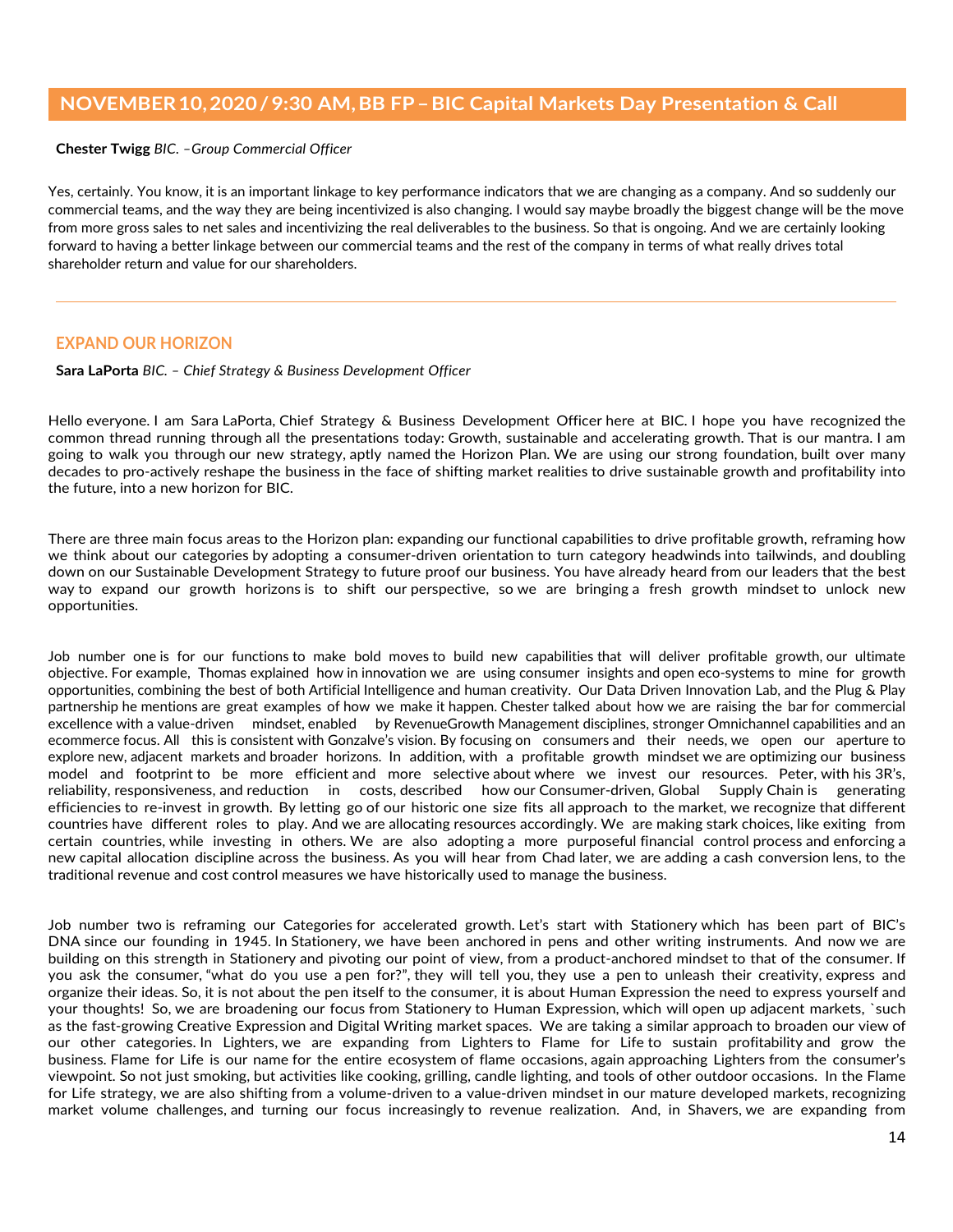Shavers to Blade Excellence to capitalize on our assets, our advanced R&D, and world-class manufacturing capabilities.

In summary, our Horizon strategy aims to unlock category growth by expanding our total addressable markets, shifting to a revenue realization mindset in mature, developed markets and capitalizing on our core assets and know-how to open new opportunities. Let me bring this to life, starting with Stationery.

Today, the addressable market for writing instruments the stationery segment in which we play is around 19 billion euros. Pivoting towards Human Expression opens adjacent opportunities in arts and crafts, body art and digital writing: a total addressable market expected to reach ~80 billion euros by 2025. For example, Arts & Crafts is a large adjacent market with 6% annual growth and expected to reach 50 billion euros in 2025. The popularity of arts and crafts continues to grow as a perfect antidote to an increasingly digitized world. Coloring goes beyond kids in fact, 75% of teens and 60% of adults regularly use coloring products. Our research tells us that despite their interest, many consumers are overwhelmed by the technical choices and options as they explore new creative arts. They feel intimidated, not knowing where to start. Armed with these insights, we are going to make it easier for these consumers.  

To do this we are repositioning our Intensity brand to offer simplicity for adults looking to explore creative outlets. Our repositioned Intensity platform will be launched in 2021 with the restaging of existing products with a new harmonized visual identity. Our aim is to fuel the range over time with innovations for many creative uses. Skin creative, or Body art as you might know it better is another segment of Human Expression and one which has seen continued growth for the last 5,000 years! The tattooing market is growing mid-single digits per year and is expected to reach 5 billion euros by 2025. BIC's temporary tattoo marker, BodyMark, brings our value proposition of simplicity, quality, and reliability to consumers. We will continue to update our BodyMark range of markers and stencils to appeal to more and more consumers and adding exciting new innovation along the way. BodyMark was launched in the US in 2019 and is growing more than 23% year to date. Our recent consumer research has found tremendous satisfaction amongst BodyMark buyers, with a 95% of the people surveyed willing to make a repeat purchase. And this year, we launched in beauty aisles in Europe and initial results are promising.

At the other end of the spectrum from body art and its long history is digital expression, a new, emerging writing and human expression category. This medium is still relatively nascent but set to grow fast. Forecasts predict a total market for digital stationery of over 4 billion euros by 2025.  We believe this market will be sub-segmented into a range of different offers and price points. In line with BIC's vision and mission, it is important to us to look for opportunities within this segment that offer the consumer simple, elegant solutions for their everyday needs. By pivoting our writing instrument business to the broader "human expression" category we are targeting a mid-single Net Sales growth run rate, with improved profitability driven by the shift of our portfolio towards higher margin profile products and solutions.

Finally, let's move to Shavers. The challenges in the one-piece shaver category are no secret; nor is the channel disruption that has shaken up the entire wet-shave market in the last several years. So, as I said earlier, we will leverage our competitive advantage to broaden our focus to 'Blade Excellence.' With this strategy we will re-enforce our core shaver business by delivering consumerdriven innovation, as you heard from Thomas and second, leaning in on sustainability.

A good example of this is the new Sustainable Development Hybrid shavers which we will launch next year, with an eye toward a comprehensive range of both male and female hybrid razors with environmental benefits. We are targeting markets where we can grow, like Brazil and Russia, where we have outstanding results. In Brazil for example, the on-going success of our three-blade offering led us to reach a historical record of 22.7% market share. Our Blade Excellence strategy is also designed to capitalize on our shaver strengths our excellence in R&D, innovation, and manufacturing. We have the capabilities and the quality that punches well above our weight in the category.

Our intention is to build a selective new business by enabling other brands, established and emerging, to have access to world-class performance, powered by our R&D and technology. By focusing on a selective approach, we can secure accretive margins for BIC and achieve a higher return on our IP and shaver expertise and investments.  We are also multiplying our addressable market 5 times: from the 4 billion-euro disposables market in 2019 towards a market of more than 20 billion-euro in 2025. François will talk to you about our plans for lighters.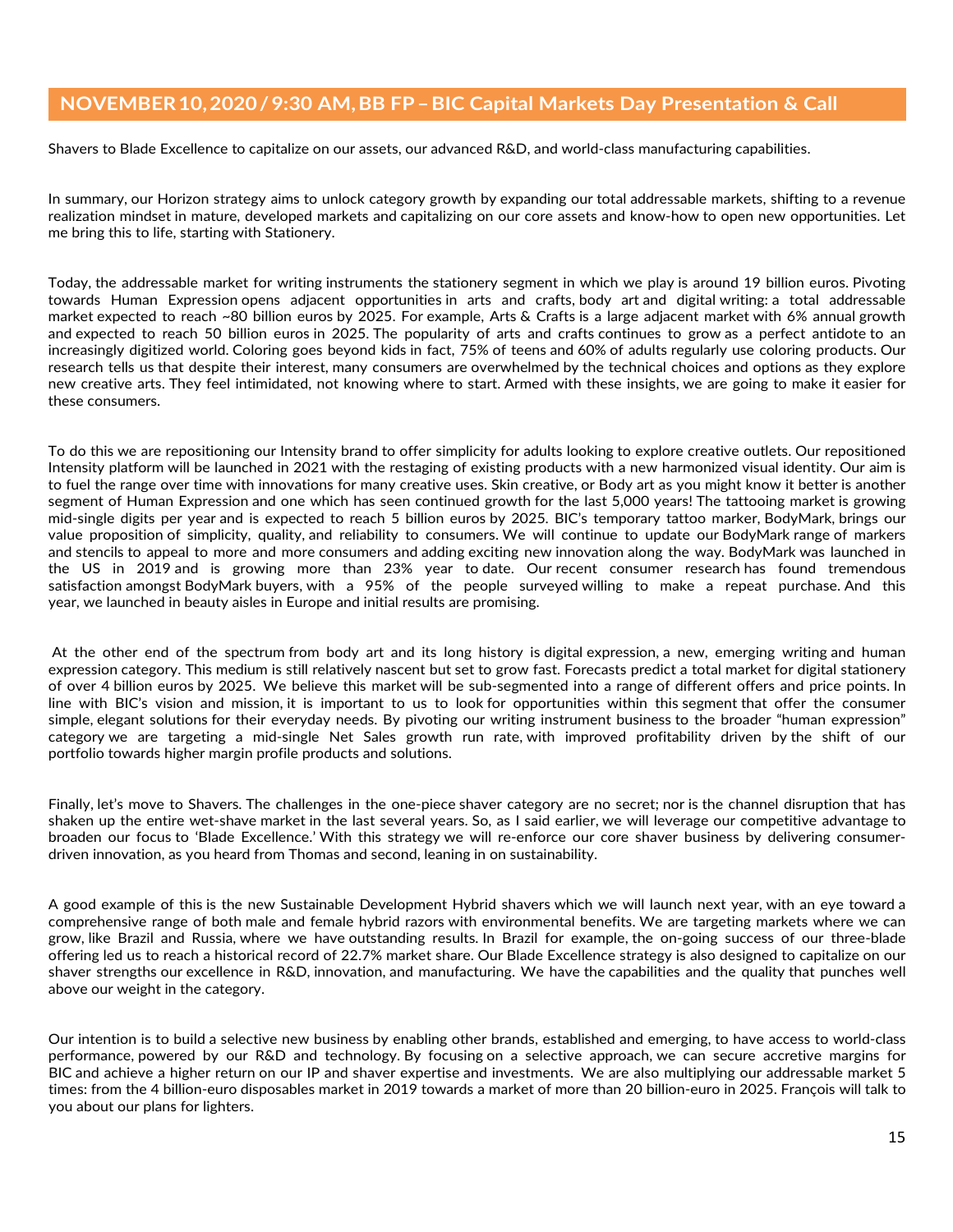Meanwhile I want to cover our commitment to sustainability. We are addressing the Sustainable Development challenge head-on by adopting a stewardship mindset, and not just as a compliant player. BIC has been at the forefront of Sustainability for more than 15 years. We were one of the first companies to launch a Sustainable Development program in 2003. And then, in 2018, we launched "Writing The Future Together", a comprehensive Sustainable Development program addressing environmental, social, and societal sustainability issues. Continuing in this vein, BIC's biggest opportunity to impact climate change, natural resource depletion and pollution is to reduce our use of virgin plastic.

This is why today we are announcing two major commitments that will reduce our Carbon Footprint. First, we plan to use 100% reusable, recyclable, or compostable packaging by 2025. And second, we aim to use 50% non-virgin petroleum plastic in our products by 2030, with an inter-mediate target of 20% by 2025. We will make these changes within our longstanding philosophy of creating "Reduced, Recycled, Refillable and Recyclable" products and solutions while addressing the full lifecycle of our products and their part in the circular economy.  I hope you have a clearer picture of how we will expand our horizons to drive mid-single digit Net Sales growth and sustain profitability and cash generation.  

We are developing new capabilities. We are reframing our category lens to broaden our addressable markets. And we are committed to do more in the realm of sustainability to be part of the solution and future proof our business. Our Horizon plan is designed to take BIC into a new and exciting direction. One that makes the best use of our assets and strengths, while tapping new businesses, markets, and revenue streams. This is how we will propel ourselves to our next Horizon. Thank you.

# **ROCKETBOOK**

### **Thomas Brette** *BIC. – Group Insights & Innovation Officer*

As Sarah just mentioned, we are pivoting from Stationery to HUMAN expression… and within Human expression, one of the key new markets for BIC to conquer is Digital Writing, an emerging segment which we expect to become very large because indeed, forecasts predict the total market for Digital stationery to expand over 4 billion euros by 2025. In this context, I would like to first elaborate a bit more on our strategic intent in the fast-growing segment of digital writing, and then second, share with you our first success in this journey: the acquisition of Rocketbook.

Back in the days I mean our grandparents' days writing was messy, with ink flowing all over the place. BIC's ballpen encapsulated high performance technology into an affordable, accessible product. The invention of the BIC Cristal was a revolution. Today, thanks to BIC's high quality products, analog writing is neither messy nor expensive anymore, but Digital writing IS messy, and expensive. Analog written notes are not easily stored and shared, consumers do have access to a wide variety of digital writing tools, but all these so-called "solutions" are complex, segmenting, not universal and, worse, they are expensive.

There is a clear consumer need not met by the market, a need for a simple, affordable product giving the best of technology to all consumers. There has to be a better way for digital writing, and this is a perfect mission for BIC. As we did our strategic analysis of the digital writing category, we identified smart notebooks as the more relevant entry point because: Smart notebooks are accessible to many consumers thanks to a competitive price point and lack of battery life issues. And so, as we were wondering how to develop our own smart notebook, we realized that we did not have to. A small company founded in Boston had already come up with a great product, the Rocketbook Fusion!

The Rocketbook Fusion is a great example of the products we love to develop at BIC. What is it exactly? It is two things: first, a notebook that is reusable. Thanks to the specific coating on the paper, when you write on it with your BIC Gelocity Illusion pen, not only you can correct what you just wrote using the rubber eraser that is on the pen, but you can very easily erase the entire page by using a simple piece of tissue with a drop of water on it. A simple swap, and the page is ready to be rewritten on. The beauty of this notebook is that you will never loose what you erase because it is also a super easy and convenient digitalization device. Thanks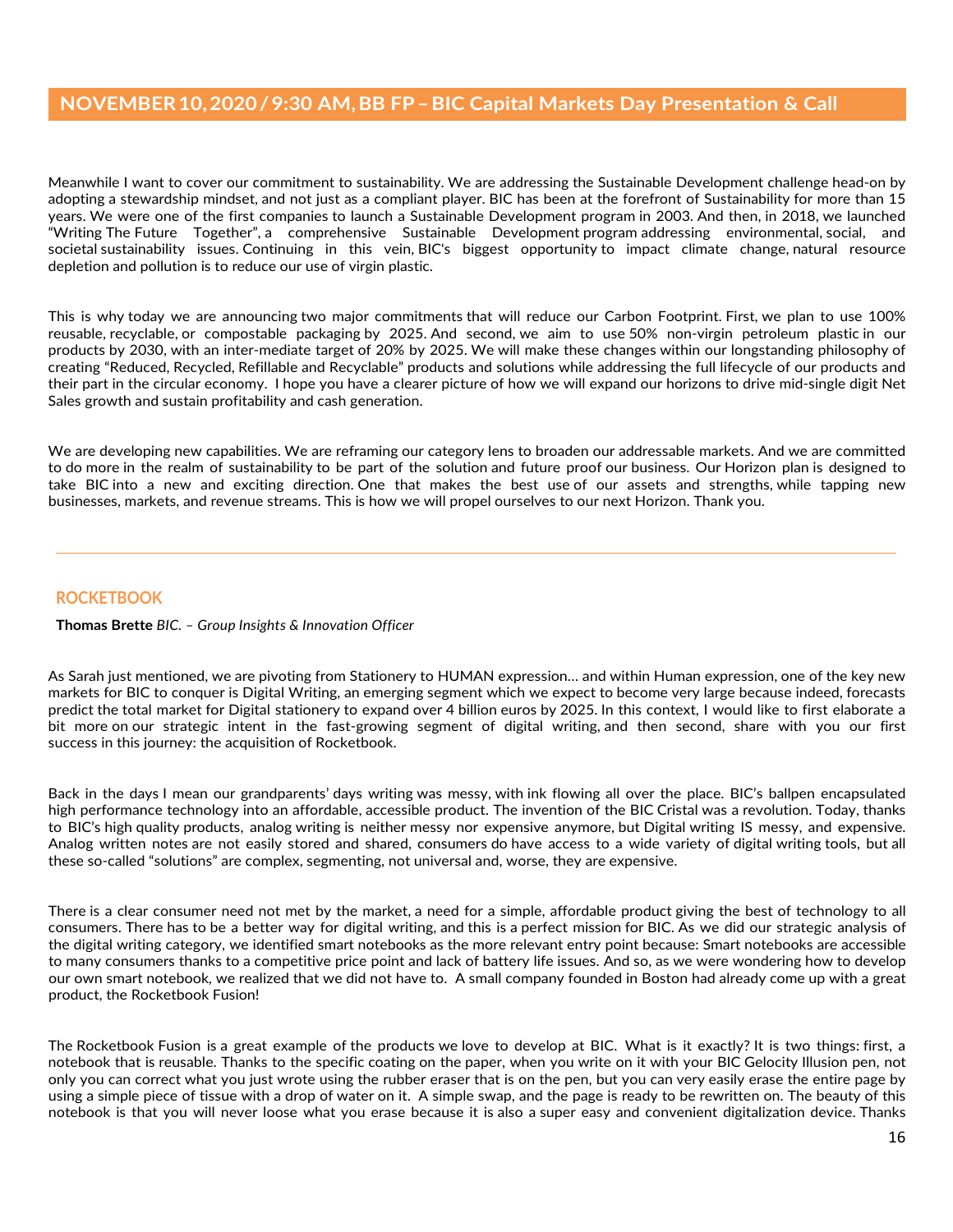to user-friendly app of Rocketbook, the pages of the notebook can be digitalized very easily. Open the App, take a picture and the app will do the rest: store the info in your own filing system, such as dropbox, google drive or OneNote, or send it to whoever you want via email, SMS or WhatsApp messages.

This product is beautifully positioned as a "middle ground" in the "mess" of digital writing. No Batteries, no piles of expensive notebooks, no complicated pens, no heavy tablet ... it gives the best of both analog and digital worlds: the pleasure and freedom of handwriting with the power of digital. The Rocketbook Fusion truly is a BIC-like product. It has a cultural fit. Rocketbook is a highly successful and profitable company, with double-digit Net Sales growth in 2020, mostly in the US but, Rocketbook, as a company, clearly lacks industrial muscle, omnichannel capability, and mass consumer reach to scale the product and exploit its full potential.

And that is exactly what BIC brings to the table. We bring what we do best, we develop high quality, safe, affordable, essential products trusted by everyone. And we produce and distribute such products efficiently at scale. The acquisition of Rocketbook by BIC is a match made in heaven,

To Conclude, We at BIC are convinced consumers should not have to choose between the ease and comfort of pen and paper and the efficiency and connectivity of digital. The acquisition of Rocketbook is not just about adding exciting contemporary brands to our portfolio although Rocketbook IS indeed a fascinating brand and the Rocketbook Fusion is a fantastic product. Rocketbook is the ideal steppingstone for BIC into the emerging and fast-growing digital writing segment, and we intend to develop the Rocketbook, and other digital writing products consistent with our mission. This is just the beginning of our journey in Digital Writing. And it is a pleasure for me to introduce you to the two founders of Rocketbook: Joe and Jake, thank you.

# **FLAME FOR LIFE**

**François Clément-Grandcourt** *BIC. – General Manager of BIC's Group Lighters*

If I show you this, you might tell me that you know this product all too well. It has a single purpose: to provide a flame. Pretty simple. You might even think it a little outdated. Well, let me tell you what I see. I see life. I see the flames that spark an infinite number of memorable moments in our everyday lives: we use them for cooking, to share a meal, to light candles when the electricity fails, to bring us out of the darkness, we light candles on birthday cakes, we use flames to ignite the barbecue with friends, on a sunny afternoon in the garden, we light fireworks and marvel at what we see in the sky. The list goes on. Flames ignite so many special moments in our lives. Our figures even show that 89% of adults will use a flame, year in year out.

Hello, my name is François Clément- Grandcourt, General Manager of BIC's Group Lighters. As you know, the Lighter category has been BIC's profit engine for a long time. It is a major contributor to the Group's profitability and will be the key contributor to the Horizon plan operating cash flow generation.

Today, I will demonstrate how we intend to move lighters from a single purpose product to a product for all consumer lighting occasions, a strategy we call Flame 4 Life. This strategy can be summarized in three pillars, first to focus on all consumer lighting occasions through innovation, second to shift from a volume to a value-driven model to drive incremental growth and maintain profitability in core markets, third to build a competitive advantage for long-term growth through sustainability.

At BIC, we believe a lighter is an essential item because its primary purpose is to produce a flame, and a flame is a central part of our lives. Lighter use may be known primarily for smoking in developed countries, where BIC has a leading position. However, Lighter has extensive usage among many different types of consumer activities and research tell us that nearly 50% of flame usage is not smoking-related. And we know that a flame is a prominent cultural symbol since the beginning of time. In fact, sociological studies show the symbolic nature of flames are deeply ingrained today in the human mind and behavior all over the world: denoting sharing, caring, joy, pleasure, celebration,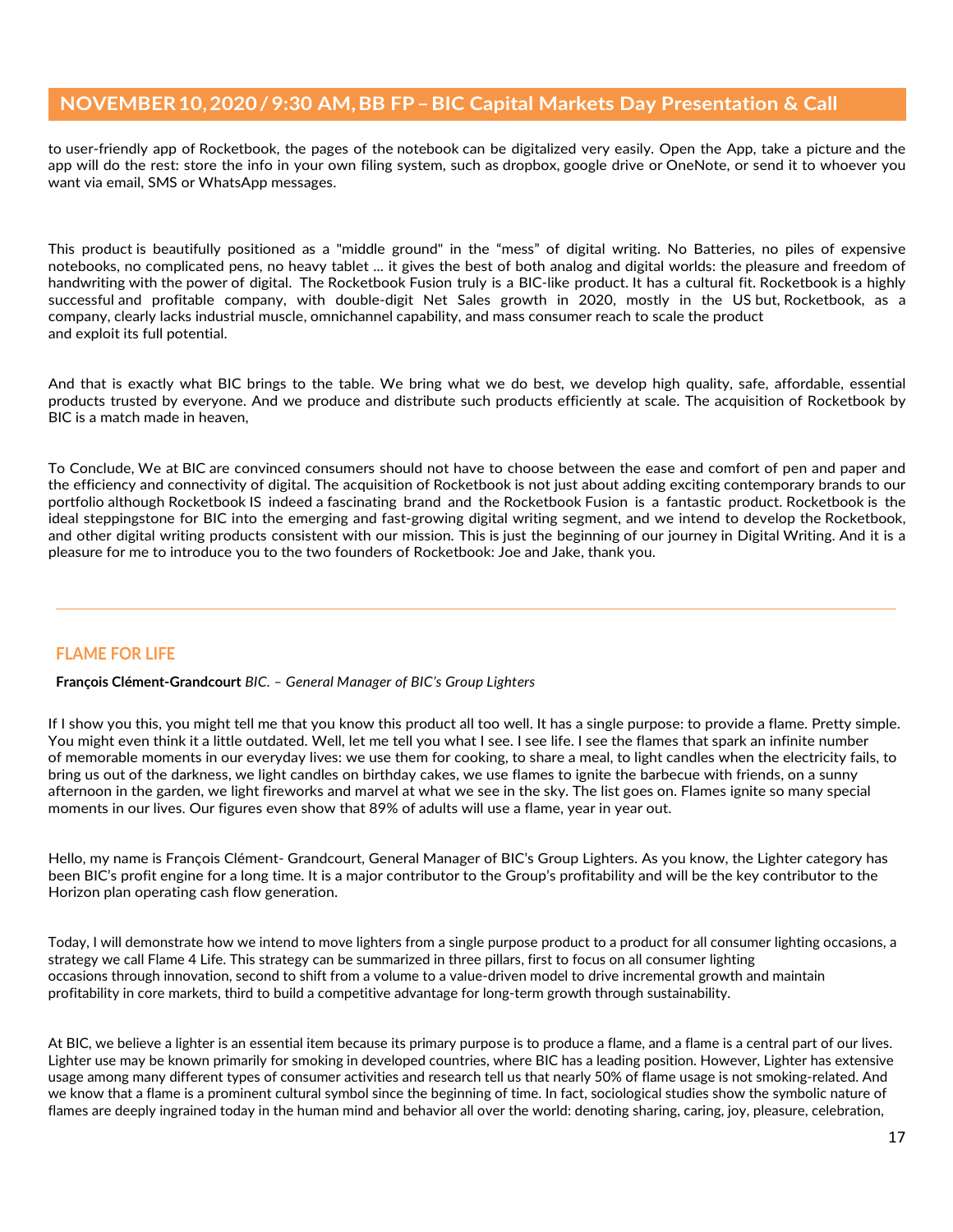spirituality, relaxation, purification. In addition, a lighter is only one flame ignition tool. Lighters account for 60% of the total flame market already. Switching consumers from other flame devices, such as matches, to lighters has been a key driver of BIC lighter business growth throughout our history. We know from our long experience that when consumers switch to lighters, they never go back.

So, let's see in more detail how we plan to leverage the flame market and grow our Lighters business. First, we are expanding our horizons by focusing on the enormous growth potential of all consumer lighting occasions, inside and out. There is an enormous growth potential for BIC to lead this market by continuing to find "lighting occasions" that are not smoking-related, which represent 50% of the current flame market as I mentioned already. According to 2019 US data by Hannover Research, usage of pocket lighters by consumers is much broader than one may think. This is true both in developed markets and developing markets. This includes candles, outdoor activities, birthdays, incense, firewood, stoves, and more. At BIC, we have the ability to grow the lighter business by leveraging each of these usages. This is part of our journey to become more consumer-centric and efficient. There are many ways in which we plan to capitalize on new opportunities, for example, accelerating our pipeline of innovation and leveraging our production capabilities to develop a specified offer for each consumption occasion, placed in appropriate store locations such as seasonal BBQs, Candle section, just to name two.

A good example of innovation meeting new consumer needs for flame is our EZ Reach product. It was created to provide a way to light the very last end of a candle without burning your fingers, and as a more sustainable alternative to the larger multipurpose lighter, and at a lower price point. As Chester mentioned, launched during the summer, EZ Reach is already among our TOP 5 SKUs in the US.

Now moving to the second pillar I mentioned, shifting from a volume to a value-driven model in our core markets through Trading-up and RGM. Our approach through trading-up allows us to capture value by taking into account consumers' inclination to pay for the quality and safety of a BIC Lighter. In other words, we choose to gain market value. Part of our trading up strategy is working on brand strength and personalization. In addition, to strengthen our brand, we continue to roll out our Safety program with retailers worldwide. Our new personalization offer, DesignMyBic, which gives consumers a way to design the decor of their lighter is offered through our Direct-To-Consumer channel and is a real success since its launch. This offer builds on the success of our sleeve design business, which represented more than 26% of Lighters Net Sales in 2019, and more than 36% in the US only.

Now, let's look into RGM and its contribution to our value growth objectives. Earlier on Chester presented our RGM strategy in detail. I just want to mention our recent acquisition of Djeep in July, which is an entry point to the semi-luxury lighter segment. This is a great example of our RGM trade investments. With a new shape and superior décor capabilities, this fresh integration into the BIC lineup enables increased profit margins and revenue realization.

The third core pillar of our accelerated growth strategy is reinforcing our commitment to sustainability, underpinning all of our initiatives, and providing a strong competitive advantage, driving long-term growth and profitability. As you know, BIC has always had a strong reputation as a responsible manufacturer and a leader on product quality. Long-lasting lighters are a key lever toward sustainability.

Our reinforced commitment to sustainability began with an extensive 5-year scientific research program initiated 2 years ago. Worldclass academic laboratories, along with BIC lighter R&D are now allowing us to make science-based decisions. This allows us, step by step, to firmly define the route for lighters toward sustainability. We are collecting facts, modeling degradation, understanding how to reduce the impact of lighter on land, rivers, and sea, in case they are not properly disposed of.

As we have been optimizing heavily our lighters for safety since the 90's, we want to optimize our lighters throughout their full life cycle. Each future launch will help to progress step by step toward further sustainability, alternative concepts and designs, alternative raw materials, alternative sourcing when suppliers do not share our views, by streamlining production, alternative business models as well, and always with a scientific based approach.

Today, in packaging, almost all our packaging comes from recycled sources. This month, we are going a step further, starting production of full cardboard & cellulose packaging: trays and multipacks, with an environmental impact reduced by 1/3. In product, we are launching EZ Reach utility lighter with an environmental impact reduced by 2/3 vs our U140 utility lighter. Next year, we will launch our first pocket lighter with an environmental impact reduced by 10%, the BIC Maxi Ecolution. This new BIC Maxi looks like a standard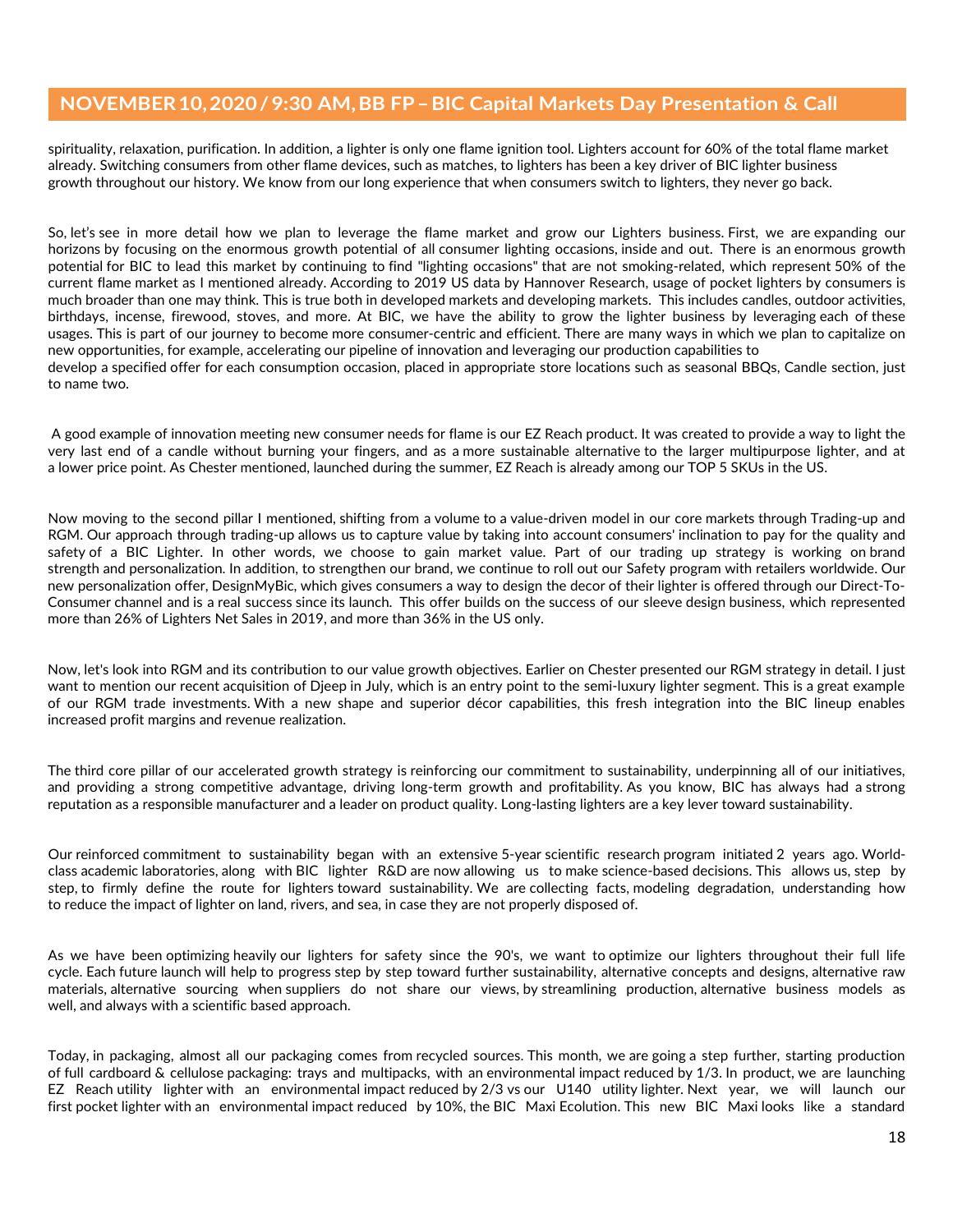BIC lighter. But actually, a lot has changed, for example, in plastics, Body & base are made of bio-sourced POM Delrin, pusher is made of 100% recycled POM. Having one single plastic allows to simplify considerably recycling and reuse. No colorant will be added. In metals, forks & cheeks are made of 100% recycled Zamak and much more as you can see.

Our aspiration is to pioneer the circular economy for lighters. To achieve this, we will test several models for the circular system. Worldclass academic researchers in consumer behaviors, along with BIC lighter market research team, are working to find a way toward consumer product acceptance and active support for collection. Collecting means recycling and after 5 years of research and development, our very first lighter recycling line is up and running, sorting out all raw materials at a purity up to 100%. On sustainability, there is a lot to be done. But the scientists and environmentalists we are working with, are struck by how serious and committed we are to put sustainability at the core of our business model.

In conclusion, to get back to my original proposition to you: what do you see when you look at a lighter? The answer is no. A lighter is not an outdated tool— it is quite the opposite. Yes, at BIC, we are convinced that the future for lighters is promising and that lighters will continue to be a major contributor to the Group's net sales and profitability going forward. The consumer need for flames is essential and universal. The world population will increase from 7,8 billion today to 8,5 in 2030 and 9,7 in 2050. The total flame market size is directly related to demographic growth. And yes, long term, we expect the flame market to grow and the lighter market consequently. Our Flame 4 Life strategy will help ensure that lighters secure a role in all aspects of our lives from Rio to Beijing, Los Angeles, Paris, or Johannesburg. In rural areas, megacities, or favelas. As the historical leader in lighters, we will advance with an innovative mindset and with confidence into all new flame occasions. By strengthening and expanding our market share sustainably, we will continue to be a key contributor to BIC Horizon plan. Thank you.

# **FINANCE AND CAPITAL ALLOCATION**

### **Chad Spooner** *BIC. – CFO, Chief Financial Officer*

Good Morning and Good afternoon everyone. My name is Chad Spooner, and I am the new CFO at BIC. I joined the company at the beginning of July, and I am excited to have the opportunity to talk to you today about the financial strength of our company and the direction the company is taking going forward. You have heard from my colleagues: Thomas, Peter, Chester, Sara, and François on how we intend to foster innovation, increase efficiency, and accelerate growth with a clear roadmap for our three categories. My objective today is to give you more specifics on the impact that these initiatives will have on our financials.

First, we will take a look at our five-year performance to give a bit of background on the business. Then move to an update on our Invent the Future transformation journey. After that I will give you a roundup of our Horizon plan by category and talk about how all this translates into financial results. Then I will share our financial targets for the course of this plan. And lastly, I'll take you through our capital allocation strategy. Hopefully, this will give you a "numbers" perspective on what transformation means for the company and where we stand today. So, let's get started with a historical view of our performance.

As we look at our historical Net Sales growth, you will see a slowing of the organic growth. We had a 2.3% average growth rate over the past 5 years, but that trend is slowing. We had strong growth between 2015 and 2016. And then we encountered headwinds over the last 3 years from 2017 to 2019. But even during this drop in business the company has maintained very strong margin rates. This is an area that BIC has shown exceptional strength. We have done a great job of taking costs out in order to keep our margins strong. Later we will show you how this has been key for 2020, and how we'll use our transformation plan going forward to maintain those margins and help fund growth in the future. So, that leads us into how we have used our cash historically. And to begin that discussion, here is our Capex spend for the last 5 years.

To have a full appreciation of our Capex spend in the past few years we need to go back before 2015, where our average Capex spend was low for the company's position at that time. In 2015, we were hit by a shift in our category growth outlook, which coincided with a catch-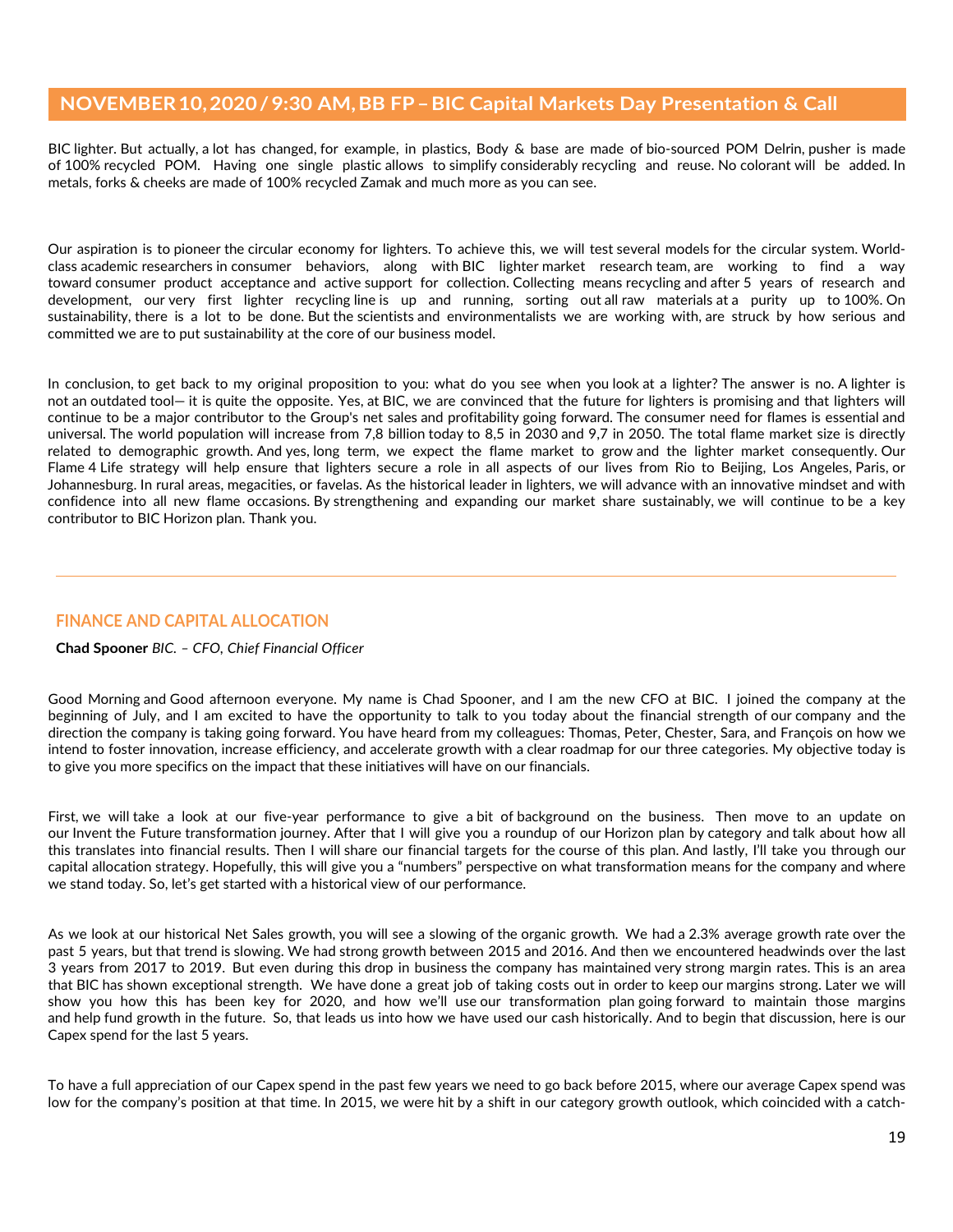up phase of investment, especially in our Lighter and Shaver categories. The upside of this is that the investments we made, especially in Shavers, are poised to pay off now as we move into our Blade Excellence strategy. At this point, we are all caught up, and our Capex is back down close to historic levels. And we are targeting a 1 to 1.2 CAPEX to D&A ratio as our landing point. It may be lower, and we may have some peaks at times, but those peaks will be from a growth perspective with our core business investments staying low.

Now, looking at Working Capital Management. We are taking a new approach to working capital. We have a strong balance sheet and there are elements of our working capital that we can improve upon so that we can extract more cash. We see opportunities in accounts receivable improvements, inventory reduction and payables management, so strong working capital management will be a large field for us play in going forward. Whereas our EBITDA has historically been very strong, we have not taken advantage of the working capital opportunities to the extent we could have. Moving forward, we are going to be working very hard to optimize working capital performance as another component of increasing our free cash flow.

Next let's look at the company's Cash Flow. What you see is that the company has historically performed extremely well in regard to cash flow generation, with strong net cash flow from operating activities, which have averaged nearly 350 million euros over the last 5 years. Cash conversion has historically also been strong, slightly above 75% on average. So, it is clear that the company continues to deliver strong cash-flow conversion from operations.

Now let's move onto Sources and Uses of Funding. Cash use has been very limited from an Acquisitions standpoint, and the free cash flow before acquisitions has historically gone to funding dividends and share buybacks. From this graph you get a sense of how we used our cash. And for our investors, we have provided solid returns.

So, let's now dive into that for a moment and look at total shareholder remuneration over the last 5 years. You can see that the company has historically paid out significant dividends, including exceptional dividends. We have returned on average over 50% of our earnings to our shareholders through normal dividends and then even more than that when you include exceptional dividends and share buybacks. In fact, we have returned about 2 billion euros over the past 10 years. 1.5 billion in dividends and roughly 500 million in share buybacks. On average, 200 million euros per year. Of course, as we think about our capital allocation going forward, our focus will remain on creating long-term value for our shareholders, while we focus on the profitable growth of the company.

Now I would like to give you an update on our Invent the Future, ITF as we like to call it, transformation progress. We set the foundation for this program in 2019. As you heard from my colleagues, we focused on consumer-centric innovation, working on our global supply chain and our omnichannel go-to-market, while putting in place a new organization to support these efforts. Our goal was to get new or enhanced capabilities in place throughout 2020 and 2021, and I am excited to say that we are on track to achieve this. We are now in the rollout phase and we are going to start seeing the benefits as we strengthen our market position.

We are expanding in e-commerce, speeding up product launches, and working to reinforce and consolidate our overall efficiency. You heard from Peter about how Supply Chain is having an impact in areas like procurement, but the benefits we are seeing from ITF go beyond this. We are also seeing an impact through our commercial efforts, with our digital and country strategies. We are driving efficient support functions, with initiatives such as our shared service center, which brings in finance as well as customer service. So, as you can see, we are looking at the entire company to really drive efficiencies. And at the end of the day, working capital improvement is also another key element since we will be driving inventory levels down to improve our cash flow.

So far, we have delivered on our commitments that we have made to date. And we are highly confident that we will reach our 50 million Euro run rate impact, with 80% of these total savings achieved by the end of 2021. 2022 and beyond is really where we will see the full impact of the operational effectiveness and engagement with our customers, really pushing our topline and helping us accelerate growth. I recognize this is the same roadmap we showed you before, and in the meantime, we have had Covid. But we are still on track, and it is still relevant. And that speaks to how powerful this framework really is and how resilient our company is, with its ability to persevere even in such challenging times. In fact, Covid is another factor that is pushing us to drive more cost-optimization, and we have adapted quickly to the challenge. In May, we announced that we were taking additional actions to reduce our spending by 15-20M Euros by the end of this year, and in fact we are on track to deliver more than 20 million by the end of this year. This is because we were already on a journey to become leaner, which put us in a solid position to shift quickly and respond to the crisis.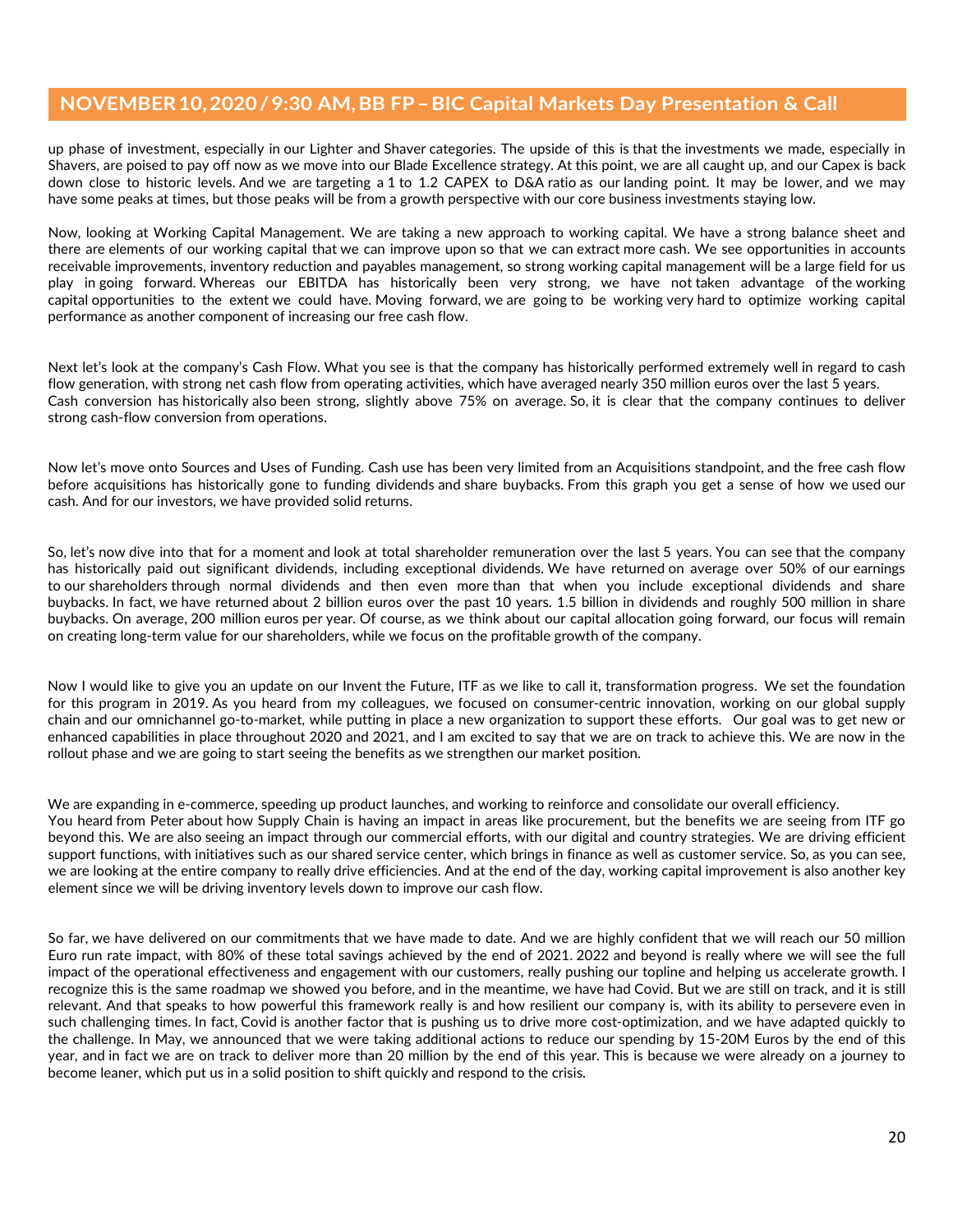To wrap up the discussion on ITF, I believe it drove us to optimize our operations and think about creative ways to drive growth through new and innovative ways of doing business. But ITF is not an end in itself. The point of honing our efficiency is to fund growth in our categories. So, I would like to turn to those next. Let me start with Stationery and writing instruments.

This is a picture of the market situation today. The market we play in is highly fragmented, with a complex product offering, and growth has been slowing for the last few years. We are the number two player in this market, and the good news is that we are continuing to gain share, despite the slowing environment. But we are doing more. As Sara walked you through, we are reframing the way we look at this category and pivoting to Human Expression. This is a way of thinking about stationery from the point of view of the consumer and how the consumer uses these products. This is fundamentally a different way of thinking about the business. And it helps us to focus the growth vectors within the market, to move into new areas, such as digital writing and creative expression. And we can do this because we have tremendous credibility with consumers today, consumers trust our brand. As we pivot into human expression, we will be looking at pockets of growth with mid to high-single digit growth rate that are higher margin, and that can really get our business back to more profitable levels. We expect to do this by improving our business efficiency, reducing complexity, decreasing raw material inventories, and reducing slow and obsolete inventory while executing product trade-ups and expanding into solid margin businesses. Meanwhile, we continue to strengthen our core in what we call our "invest to grow markets", as Chester presented.

Next let's move to our Lighter Category. This is a concentrated industry, where there has been little growth over the past few years. That being said, this is a market where we have a very strong position, notably in the US and Latin America. This gives us the ability to sustain margins, particularly in mature markets like the US. As we move from a "lighter" business to a "Flame for Life" player, we are expanding our portfolio. This includes premiumization, which was one of the reasons behind our recent acquisition of Djeep. We are also expanding our multipurpose lighter product line, with products like EZ Reach. We have seen exceptional growth in this category in the US, especially during Covid, where people are staying home and appreciating the different uses for these lighters whether it's for lighting BBQs, lighting candles or other at home flame occasions. As we are moving towards a value-driven model, growth in Lighters will be driven by Revenue Growth Management, our trade-up strategy, and personalization of our products, which will support sustained profitability and cash generation.

And now let's move to Shavers, The Shaver market is a large market where we have a relatively small presence, but we have a solid position in the one-piece segment of the market. Overall, the category maintained a flat to slightly increasing growth rate over the last few years, and the good news is that we continue to gain share where we play. Looking at the bigger picture, we realize the need to expand our addressable market. So, we are looking to leverage what BIC does really well and that is what "Blade Excellence" is all about. We are moving from a "disposable shavers" model exclusively, to a model where we will capitalize upon our advanced R&D and world-class manufacturing capabilities, to expand our addressable market to the total wet shave and Precision Blade-enabled markets. By entering in this business, we are leveraging the manufacturing capabilities built with the Capex I was talking about earlier. What these category pivots all have in common is the way they open up new markets by thinking differently about what BIC already does well today. And for each category, there is a clear plan for how to pay for the necessary investments in growth.

As we turn to the Group targets, we are focusing on Accelerated growth, and we are aiming for a sustained mid-single digit growth trajectory. We are building a rhythm to drive growth not just for 2020 to 2022, but for the next 5 to 10 years, as part of our legacy DNA. Driving initiatives like ITF, RGM, country strategy and end-to-end supply chain management have become the way we work and are integral parts of the way we do business today. And to support all of these initiatives we have accelerated cash flow generation. A little earlier, we looked at our free cash flow generation track record. We are looking to push up the run rate, and our target will be over 200 million euros annually. We will also continue to have strong cash conversion from our operations, at a higher rate of conversion, with sustained margins, and improved working capital, as a result of work that we expect to be doing on inventory, receivables and payables.

Now let's move to an important topic for all investors, our Capital Allocation Policy. So, we have come full circle, back to what we talked about at the beginning. To sustain the company long term, we need to grow the company, and to grow the company we need to fund that growth. Which is where we come to capital allocation going forward to 2022. Our goal is accelerated, profitable growth that enables reliable shareholder returns. Besides day to day operations, we also have to fund accretive, adjacent acquisitions, such as Djeep, which are instrumental in giving the company new capabilities to drive profitable growth. Acquisitions of similar size to Djeep will come from cash. We also have ordinary dividends. Historically, over the last decade, the pay-out ratio has ranged from 41% to 59%. Looking ahead, we are looking to set the range to 40%-50%, as we expect an increase in Normalized EPS during the course of our plan, and beyond. We see share buybacks as a potential lever within our overall shareholder return strategy, but it is of course on our priority list after investing in the business through capex, M&A, and ordinary dividends.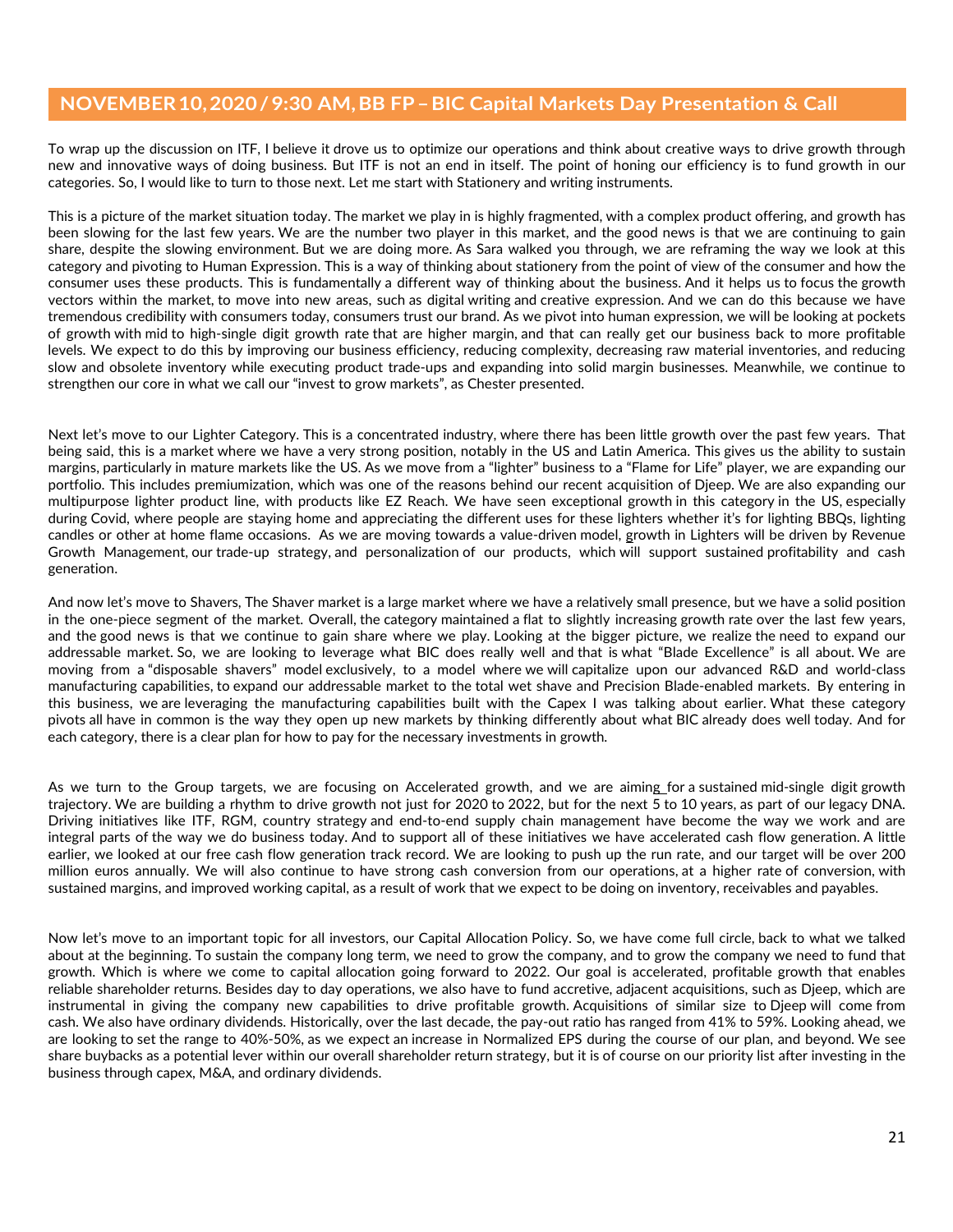I hope I have illustrated for you today not only the strength we have financially, but all of the ways we are working to shift the company to build upon these strengths. Our transformation is well underway, and I am confident that our new direction and new operating model will drive growth and returns. Ultimately, what we are always trying to do is drive long-term value for our investors. We are on that path and will focus on accelerating our profitable growth and reinforcing cash generation. We believe our capital allocation policy has a balance of long-term value for all our stakeholders, while promoting the long-term growth of the company. Thank you for your time and attention today.

# **Q&A: SESSION 2**

**Adrian Dearnell** *EBM. – Moderator*

You are targeting mid-single digit growth trajectory. What role does M&A play in that?

### **Gonzalve Bich** *BIC. - CEO, Chief Executive Officer*

So as part of our growth trajectory in achieving that mid-single digit trajectory that we're talking about, first is reframing our categories. And why that's so important is because we seek to unlock the growth in segments that we may not have been involved in: skin creative in human expression for one, or arts and crafts, as I talked about earlier. In recent years, M&A has played a more important part of our growth story, first in Africa, where we did an acquisition in Kenya and then another in Nigeria, both businesses in high growth markets, one with the BIC brand, the other with a new brand that we're empowering. More recently this summer, we did Djeep, where we unlocked part of a better or wider product portfolio that will get us to higher price points and also premiumization and other benefits from an internal perspective. And finally, Rocketbook, direct to consumer, digital writing, new opportunities, and avenues of growth for us. But M&A is not only about acquiring businesses or growth, it can be about acquiring technology capabilities or other assets that make the whole BIC stronger. All of that is what forms our M&A philosophy as part of our growth trajectory.

**Adrian Dearnell** *EBM. – Moderator*

What are the financial implications linked to your sustainability objectives, i.e. 100% of BIC's plastic, reusable, recyclable and compostable?

**Gonzalve Bich** *BIC. - CEO, Chief Executive Officer*

I think Thomas is best placed to talk about those, but what I'd like to add is I think that it's important for us as a stakeholder in our planet, in society, to be part of this. So, it's not a "is it possible" it's "we must and will unlock new ways of doing it" as we go through this journey, but Thomas maybe you can touch on the financial part.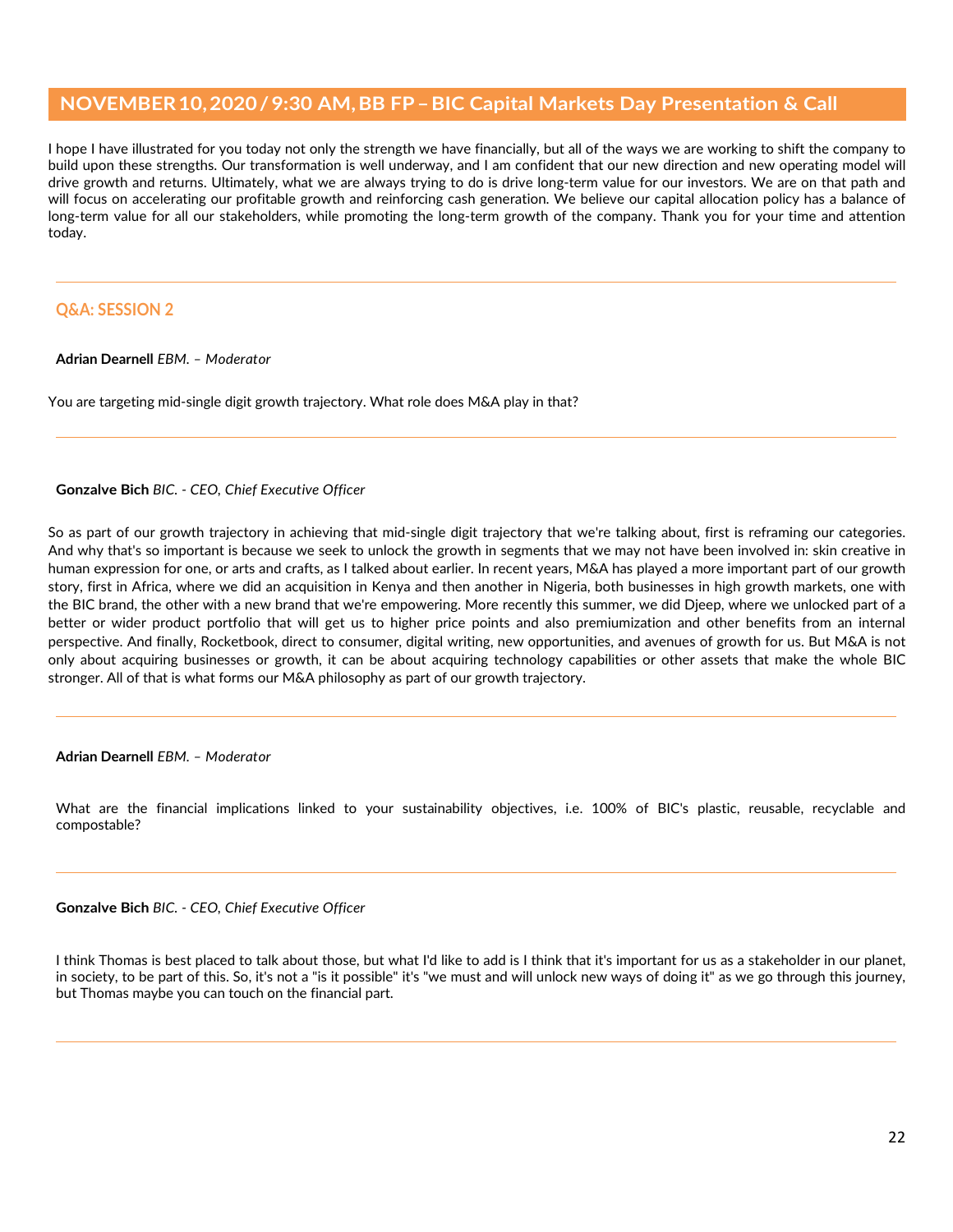## **Thomas Brette** *BIC. – Group Insights & Innovation Officer*

Thank you. So great example of what I was telling you about earlier, the fact that we are getting very disciplined in our innovation approach and the return on investment. So, yes, we've done the financial evaluation of what would be the consequences in partnership with Peter's team in the in the factories. So, we know that as of today, it will cost about 30 million euro over the next five years to do this conversion, but it doesn't stop there. What we are also doing with Peter finding better solutions, in open innovation ecosystem or the procurement team or the teams are working to find even less expensive or less capex incentive solution so that we can reduce this impact. And last most important, the team's commercial team, as well as the branding team, are now embracing the challenge to leverage those assets that we will put in their hands, to make it a competitive advantage that resonates and creates value for the retailers and resonates with the needs of consumers. So, we know the cost, but we are working on transferring that cost into a competitive advantage and growth for the company.

### **Adrian Dearnell** *EBM. – Moderator*

Which subsegment within Human Expression do you plan to address in the coming years?

**Gonzalve Bich** *BIC. - CEO, Chief Executive Officer*

I'll let Sarah talk about specific subsegments, but I think one of the things to retain is also that we haven't waited till today to start. Two years ago, we launched Body Mark as part of the skin creative subsegment of human expression and Rocketbook is also an important growth trajectory as part of human expression. But Sara maybe a little bit more from you.

### **Sara LaPorta** *BIC. – Chief Strategy & Business Development Officer*

Absolutely. What I really like about the idea of having gone from a fairly narrow writing instruments category into this broader definition we have of human expression is it allows us actually to look across a lot of different subsegments. So first up, as you were saying, is really about adult and teen creative. And in that subsegment, we are repositioning our Intensity brand to come out of the gate next year, but also to have as a platform for further innovation in this arts and creative area for adults and teens. I think I also mentioned that we will be looking at kids creative also within the arts and crafts area. And as you said, Gonzalve Skin Creative is one of those areas that I think is really interesting for BIC and has a long runway. You know, as we address the consumer pain point into tattooing, which is that issue of regret, and it allows experimentation with no regrets whatsoever. So, I think we have got a long runway there. And as you said, obviously we have not waited to start thinking about digital writing and digital expression as we move into smart notebooks with our planned activities together with Joe and Jake that you saw earlier. So those are definitely where we are headed, certainly in the near term. And those will act as platforms for us to continue our growth in this broader segment going forward.

#### **Adrian Dearnell** *EBM. – Moderator*

What is the potential of your new blade excellence strategy? Could you expect this business to be as profitable as your existing Shaver's business?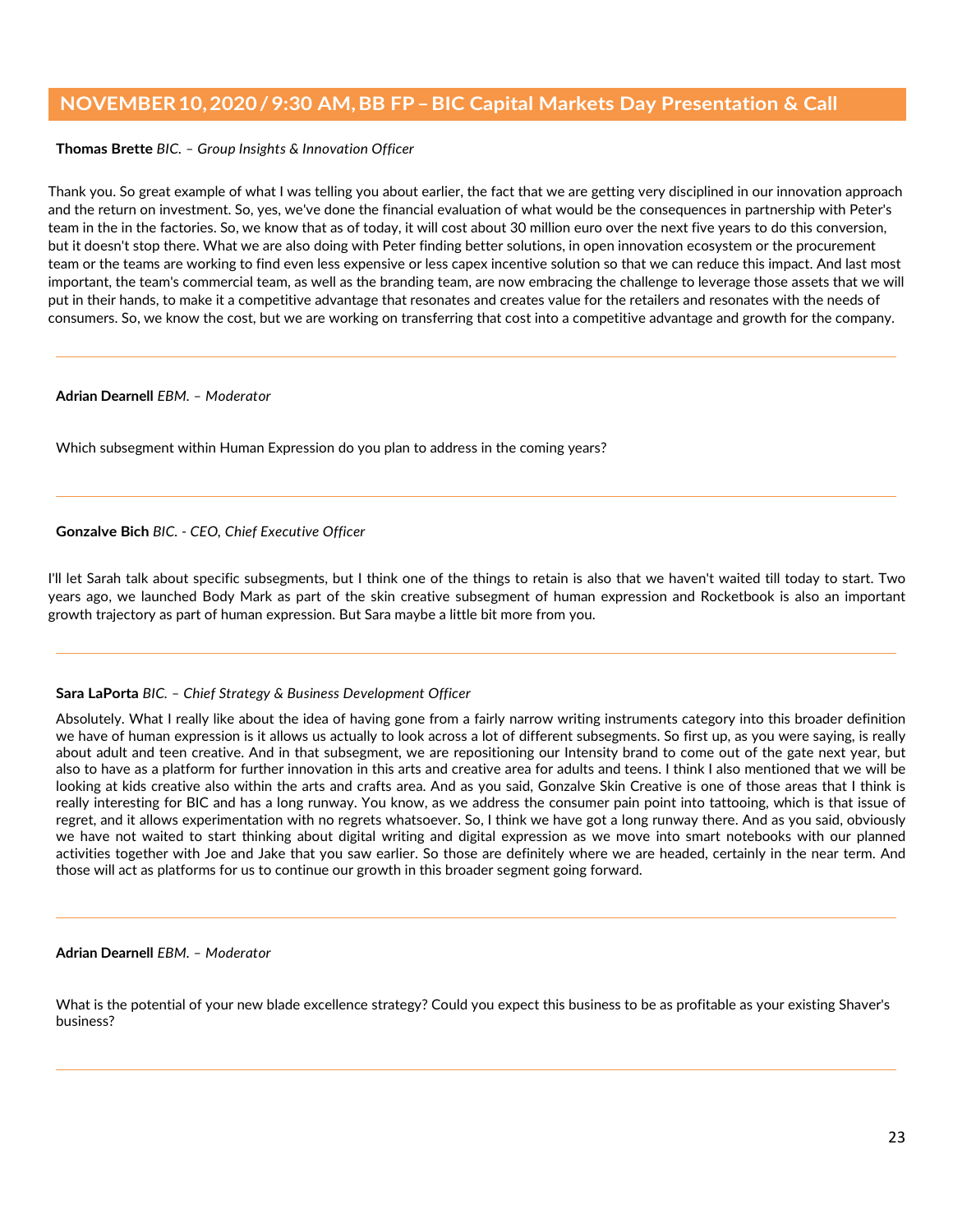### **Adrian Dearnell** *EBM. – Moderator*

What is the potential of your new blade excellence strategy? Could you expect this business to be as profitable as your existing Shaver's business?

### **Gonzalve Bich** *BIC. - CEO, Chief Executive Officer*

Thomas I would love for you to expand a little bit, but from a starting point, it's too early, we are just launching ourselves into this new business, although we have signed a couple of agreements already. It is too early to put a future value from a target perspective. But Thomas can you explain how we are translating innovation, research, and excellence in manufacturing into competitive advantages in that space?

### **Thomas Brette** *BIC. – Group Insights & Innovation Officer*

Yeah, and it's actually a completely different business model than the one we have because it's a business model where you don't have any more advertising brand support, or a sales force attached to it. So, the financial profile is very different. The ambition is to make it more profitable than the existing one and much more profitable. The key competitive advantages are on blades. The blade is the engine of the shaver and what is making it work very well. And thanks to the blade, we can deliver to those partners exceptional shaving performance that allows them to go to price positioning where we are not present. So that is increased the value, the added value of the product itself and it is creating margin for the different partners that are part of the of the equation. So, it's a win-win situation for everybody, not just for us.

**Adrian Dearnell** *EBM. – Moderator*

Regarding your blade, excellence strategy: have you already secured supply agreement with some brands?

**Gonzalve Bich** *BIC. - CEO, Chief Executive Officer*

I said a second ago. Yes, we have signed two partnerships and we're not going to go into a tremendous amount more detail. But with that question, I think Thomas what you could add is to explain which parts of the innovation ecosystem were so key to signing up those two partners.

### **Thomas Brette** *BIC. – Group Insights & Innovation Officer*

So, to come back to what I was saying before, it's our excellence in manufacturing as well as mastering the technology, but that doesn't end there. What we are also bringing to ourselves, but also to the other partner is this capacity to answer new needs of the consumer. And if you remember the example, I gave you about the connected shaver, which is then transforming into a shaver that is suitable for long hair and frequent shaving, that's a benefit that consumers are looking for. So we have built an ecosystem which is capable of finding those needs and answering with technology for those needs at a price point which is not necessarily the one that we are used to targeting with our own product offering. So, capacity excellence in what we master plus new benefits. Those are the key pillars.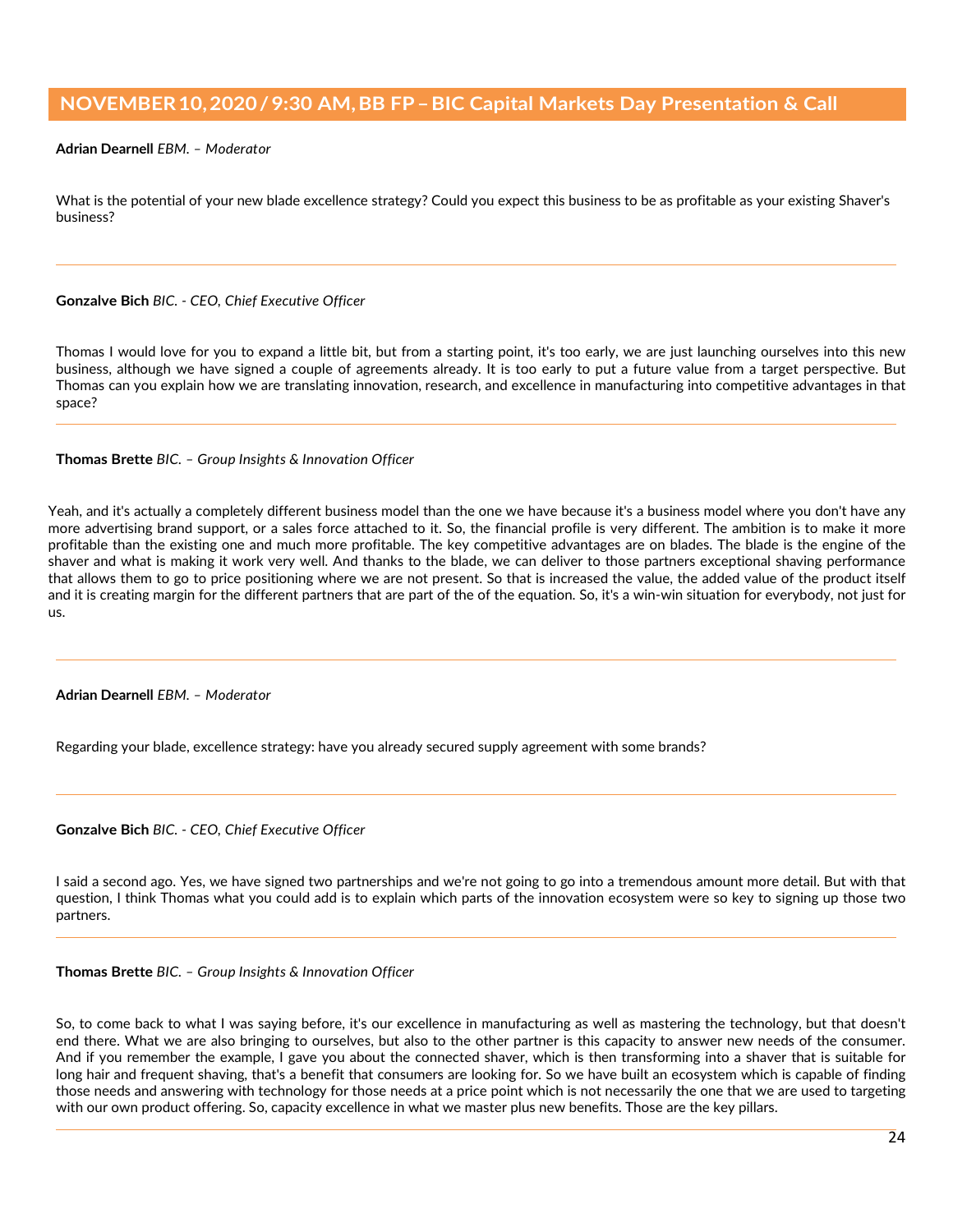### **Adrian Dearnell** *EBM. – Moderator*

How can a 14 million-euro company like Djeep quote-unquote "change the game" in the lighter business?

#### **Gonzalve Bich** *BIC. - CEO, Chief Executive Officer*

I'll let François give his perspective, but I think what's really exciting about Djeep is, first of all, it demonstrates our capability to do acquisitions and to integrate them over time. But it also gives us access to new things that were outside of the BIC brand yesterday and makes us more broad for all flame occasions moving forward.

#### **François Clément-Grandcourt** *BIC. – General Manager of BIC's Group Lighters*

Yes, you're right. In fact, the role of Djeep is first to integrate the range of BIC and that will allow us to go and to accelerate into RGM. That's the first point. The second point is that there is a number of elements in decors which can be used in Bic, so that it allows to take advantage of the synergies not just for Djeep but applied to BIC. And then we don't just speak about the 14 million. We are speaking about we are speaking about BIC behind.

#### **Adrian Dearnell** *EBM. – Moderator*

There was no mention of any precise profitability targets in the press release. How do you expect margins to evolve based on the free cash flow metric? It seems to be in line or slightly below with what you experienced in 2019. Could you give us more granularity?

### **Gonzalve Bich** *BIC. - CEO, Chief Executive Officer*

So I'll let Chad handle the question, but fundamentally, what's really important for us to all rally around is our growth trajectory goal, as well as our strong focus on free cash-flow generation to continue to reinvest for future growth over time.

### **Adrian Dearnell** *EBM. – Moderator*

There was no mention of any precise profitability targets in the press release. How do you expect margins to evolve based on the free cash flow metric? It seems to be in line or slightly below with what you experienced in 2019. Could you give us more granularity?

**Chad Spooner** *BIC. – CFO, Chief Financial Officer* 

Yes. And what I'd start with, as we talk about the margin expectation, is that the strength of our margin will continue to be supported by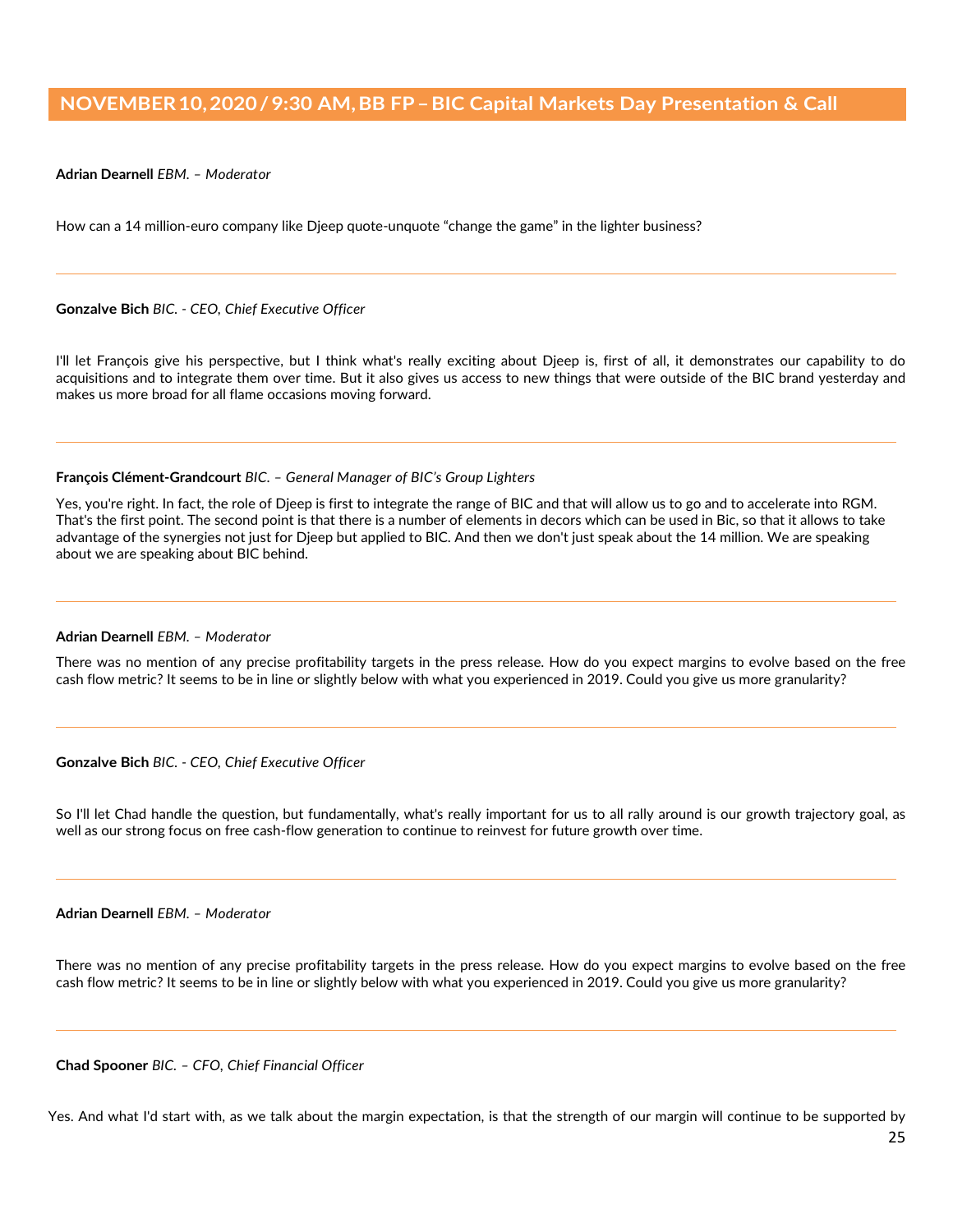two things. The first is our operational excellence. And we've addressed that this year as we've talked about ITF in the 50-million-euro benefit that we'll see through 2022. We're starting to see some of that benefit this year and 80% of it will be achieved through 2021. And the second element, which is also the foundation, is really the many actions that we've talked about and the cost savings that we've done when we initially announced 15 to 20 million and we're now going to achieve more than 20 million. So that is the foundation of where our strong margins have come from on our operational excellence. The second piece of our margin strength is really coming from the reshaping of everything we're doing around our categories. So, when we think about our going into digital writing and how accretive things like Rocketbook are to our stationery business. And then as we look at Flame for Life in Djeep and what premiumization and trade do to our margin rates, it continues our ability to maintain strong margins. So, everything we're doing from operational excellence to acquisitions to the consumer RGM activities really are going to drive that. And as we talk about free cash-flow, we talk about being above 200 million dollars every year. And that's going to really help drive and grow all the things that we're doing today. So not giving a forward-looking statement, but really talking about how we're going to drive that and why we believe in it.

### **Adrian Dearnell** *EBM. – Moderator*

Have you already identified M&A targets? If yes, how many will your M&A strategy focus primarily on existing product categories or adjacent segments?

### **Gonzalve Bich** *BIC. - CEO, Chief Executive Officer*

So, I'll let Sara expand, of course, but as you might understand, getting an M&A pipeline doesn't happen overnight. And so, if we've been able to do four deals in the last 20 months, it's that we've started building that M&A pipeline. What's interesting about that space is opportunities seem to multiply as you seize them. And as you build a track-record and as you become known as excited to expand and find new segments with growth, people come to us. But yes, we have a list and Sara, maybe you can explain the two different metrics, categories, and adjacent segments.

### **Sara LaPorta** *BIC. – Chief Strategy & Business Development Officer*

Absolutely. Well, I think you spoke earlier, Gonzalve, about the role of M&A is just one of the levers within our Horizon growth plan. And I think that what you're talking about is as we think about M&A, there's this two or three different approaches and lenses that we're taking to it. Firstly, you know, there is there's opportunities to expand our categories into adjacent growth areas. We talked about the broad human expression category and there will undoubtably be interesting targets within that broad space that will allow us to go into highgrowth or high-profit adjacencies from building on the strengths that we currently have. In addition, some of those categories, as you've heard both with Djeep and also with the acquisition of Rocketbook, bring new capabilities and great talent with them. And so, integrating that into our business and helping us become more, as Chester talked earlier, about direct consumer and so on and so forth, there are roles that those kinds of M&A can take. Then in addition to that, there is clearly, as you spoke about earlier Gonzalve, synergies to be had in our core business where we see areas in terms of further growth potential. You spoke about the Africa acquisition, etc. earlier. So absolutely, we are looking at both M&A for our existing categories as well as expanding us into adjacent, interesting, and attractive adjacent areas. And as Chad spoke about earlier, doing all of this through a very disciplined lens of being very conscious of what kind of returns we're looking for and where we're going to extract the synergies that we would expect to get out of those kinds of M&A.

### **Adrian Dearnell** *EBM. – Moderator*

How much of the 50 million euro targeted annual savings have already been unlocked at the end of 2020?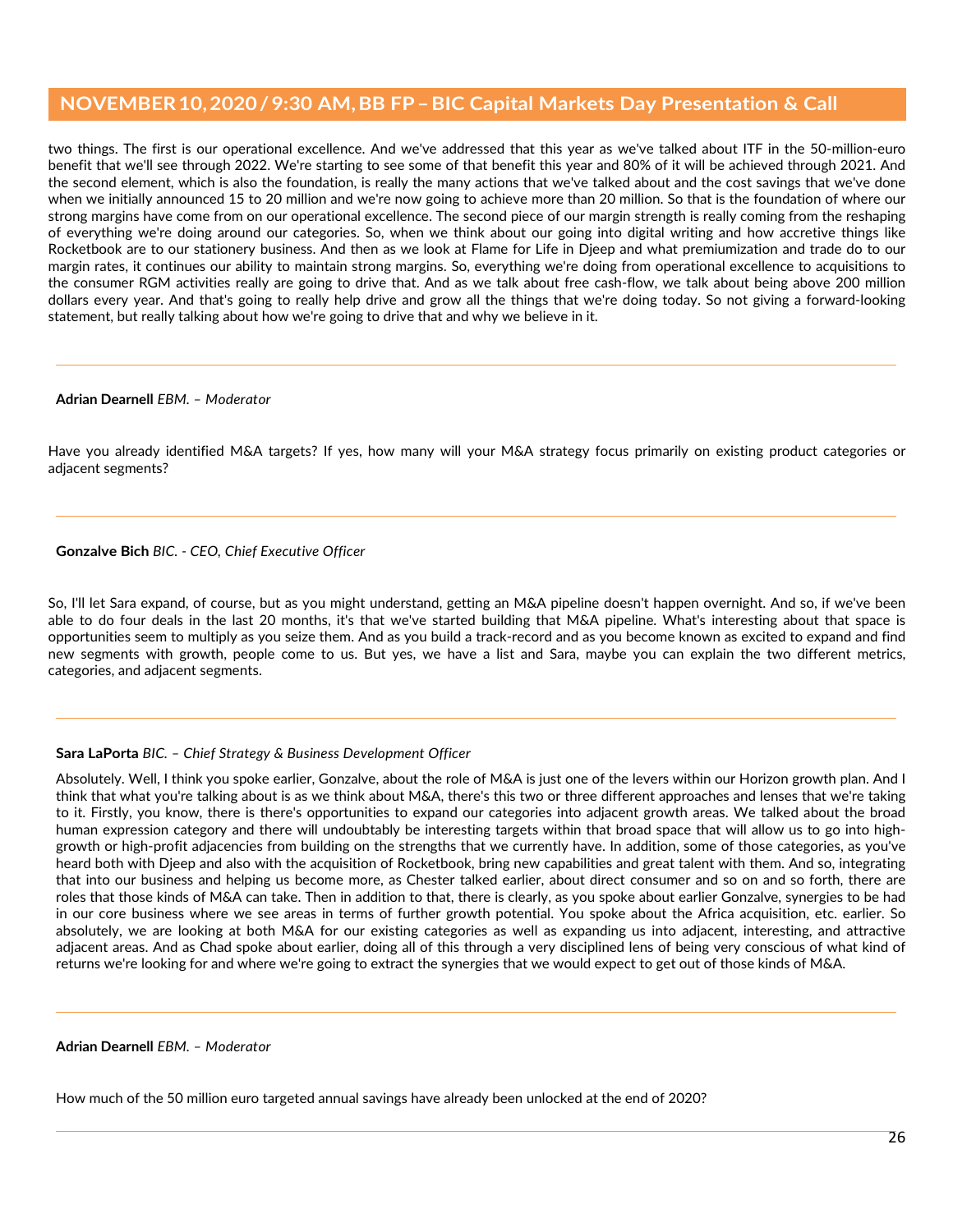**Gonzalve Bich** *BIC. - CEO, Chief Executive Officer*

So, Chad about those 50 million euro?

### **Chad Spooner** *BIC. – CFO, Chief Financial Officer*

Well, as we mentioned, we are confident that we are going to achieve at least 80% of those by the end of 2021. And the benefit that we are seeing this year, Peter talked about it. We are seeing those benefits in procurement and in other types of activities in the business today. So, we are seeing them today, but we're going to get to at least 80% by the end of 2021.

## **Adrian Dearnell** *EBM. – Moderator*

Why don't we see more wood materials in your products like bamboo handles etc.?

### **Gonzalve Bich** *BIC. - CEO, Chief Executive Officer*

That is a great question, one which I think, Thomas, will expand on, but we're not going to give details into different R&D streams of our product development. But I would remind us all that sustainability is important, not only in product and packaging, but upstream in the research and innovation field as well, but Thomas maybe you want to add a little bit.

#### **Thomas Brette** *BIC. – Group Insights & Innovation Officer*

Yeah, it is a great opportunity to say that sustainability is not just one material that leads to full product life cycle that we are looking at. So how the product is being sourced, produced, and then used and disposed by the consumer. And it is the full equation that needs to be looked at. So I'm not saying that this specific solution is not a good one, but when we look at materials, we look at the entire value chain and we do it, as I said before, with an open mind and an open approach to what exists around the world. So, we are not excluding anything, but we are really looking at the full impact, not just one part of the of the equation. we are seeing them today, but we're going to get to at least 80% by the end of 2021.

#### **Adrian Dearnell** *EBM. – Moderator*

In the multipurpose lighter segment, notably EZ Reach, is it less profitable than the Pocket Lighter segment?

### **Gonzalve Bich** *BIC. - CEO, Chief Executive Officer*

So, it is a newly launched segment, so Chester, maybe you want to talk about the US launch and how that's going, and then François can complete for a more global picture.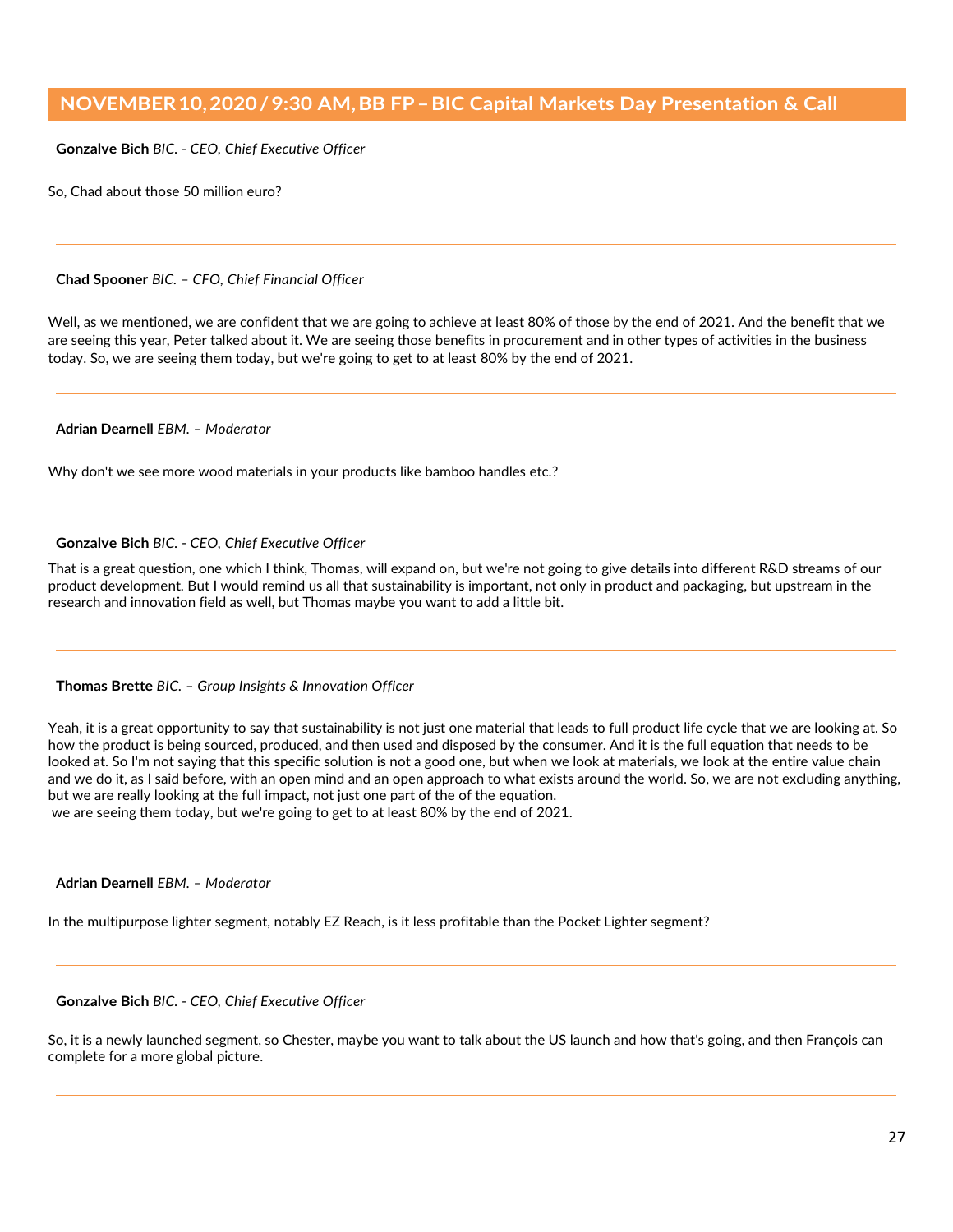### **Chester Twigg** *BIC. –Group Commercial Officer*

Sure, I think the good news is when you get it right, it is joint value creation for the consumer, the customer, and the company. So, what we are seeing with the EZ Reach—which is a wonderful innovation—is that our customers also make more profitability and so do we. So, we have better profitability then with multipurpose lighters in general. And that really gives us the incentive to keep driving this innovation and make it a bigger deal to really maximize our lighter presence in the market.

### **François Clément-Grandcourt** *BIC. – General Manager of BIC's Group Lighters*

In fact, if we take a worldwide approach, the market for pocket lighters is 30 billion units. As we said earlier, roughly half of this is for multipurpose usage. So, there is a lot which can be done. But what is blocking the multipurpose lighter business today, is in fact, a low profitability. What is interesting with EZ Reach and what is interesting as well with what we are developing is that we are unlocking that profitability issue. With EZ Reach we are using the business model of pocket lighters. And this is what allows us to get a multipurpose lighter with the financial structure of a pocket lighter. So EZ Reach is in fact part of the solution, so that we make multipurpose lighters market develop and take its fair share.

### **Adrian Dearnell** *EBM. – Moderator*

To what extent has Covid-19 impacted the company's cost savings in procurement in 2020?

### **Gonzalve Bich** *BIC. - CEO, Chief Executive Officer*

I think Peter did a great job of addressing that at a higher level, but maybe if you could go into some more detail, Peter.

#### **Peter Dalsberg** *BIC. – Group Supply Chain Officer*

Covid-19 has certainly tested our business continuity planning and also our ability as a company to capture value. If we look into the procurement spend categories, then split it by direct and indirect. And in direct we are impacted by the lower volume that we are selling this year, especially in stationary because of back to school. So, we have to offset the lower savings in that area, which, by the way, is also impacted by the lower inventory because that means that we have lower volumes to produce. And we have more than offset as a company where procurement is working closely together with functions, commercial, lighter and the rest of the supply chain in order to get more indirect savings. So as a total, we are delivering the planned savings as a total for the year.

#### **Adrian Dearnell** *EBM. – Moderator*

Could you help us understand the potential incremental dollars from EZ Reach when you say top five SKUs in the US? Is this cannibalizing existing sales or incremental sales, do you think?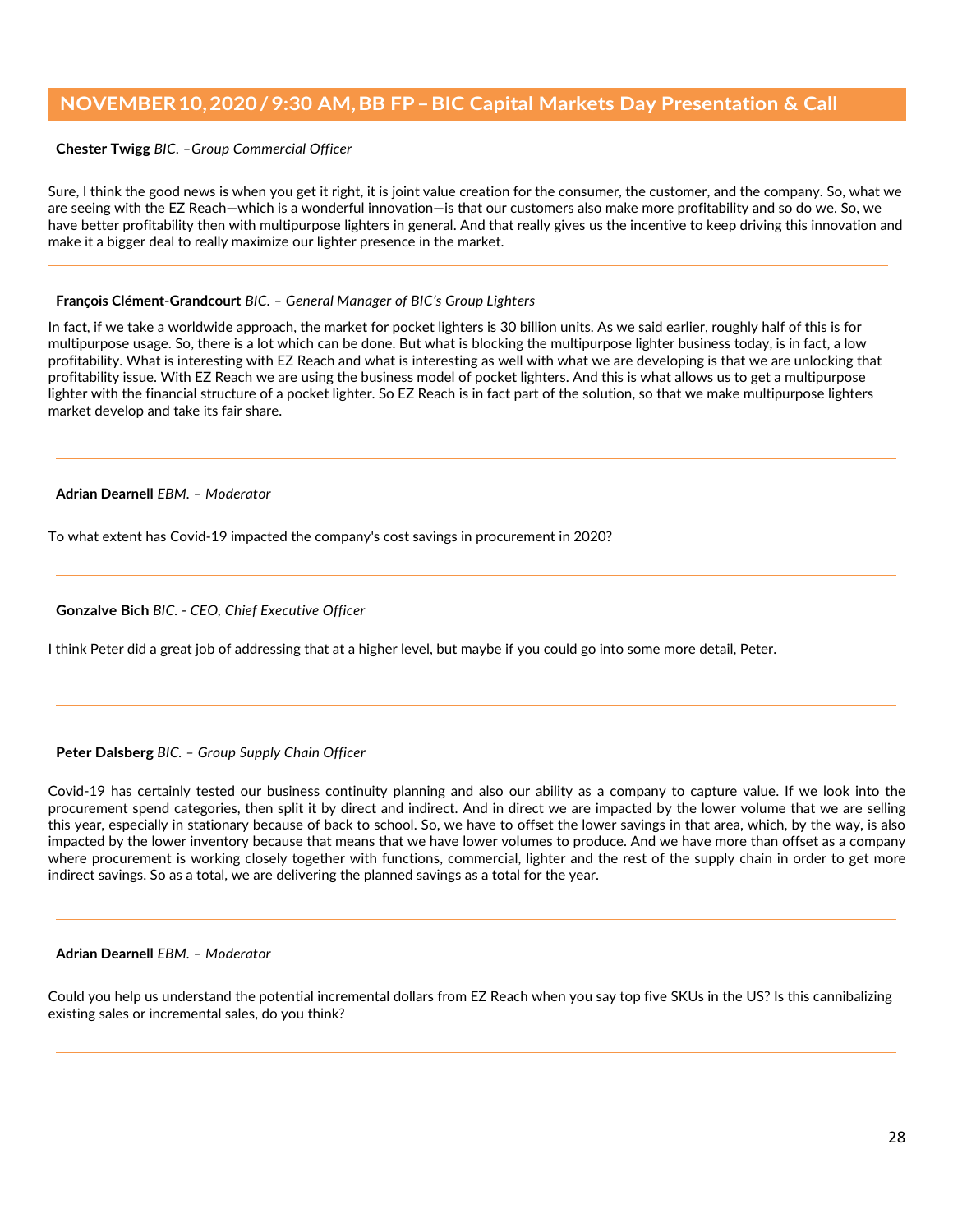**Gonzalve Bich** *BIC. - CEO, Chief Executive Officer*

Chester, I'll let you answer the specific question, at least one of the things I take away and want to remind us all again is: a BIC innovation, getting to that level of performance at one of the world's largest customers is a testament to the work that the group and the lighter teams have done over the years to drive that innovation and bring it to market.

### **Chester Twigg** *BIC. –Group Commercial Officer*

Absolutely a terrific launch, and when you have a terrific product, it is easy to do that. And what we are seeing is its early days, but we are not seeing much cannibalization. However, we have planned for some cannibalization because we know that even if there is cannibalization, it's positive for us as a business because we will see better margin, like I said, for customers and for the company. So that is really where we are. But at this point in time, early days, we are not even seeing the levels of cannibalization we had planned for.

#### **Adrian Dearnell** *EBM. – Moderator*

You mentioned M&A, but also divestiture in which segments or regions do you consider you might be missing the right scale positioning or competitive edge?

### **Gonzalve Bich** *BIC. - CEO, Chief Executive Officer*

As I said in my introductory remarks, we're moving to constantly reevaluating all of our businesses and as we reframe from writing instruments to human expression and from lighters to flame for life and from shavers to blade excellence, there are pockets and segments within those categories that we'll have to evaluate on a continuing basis. As an organization, we have done some divestiture historically. A couple of years ago, we did a small part of the business. So, we are not afraid of divesting small parts of our business, but we're focused on capturing the larger growth avenues, pillars, and trajectories in each of those three core categories that make up today and tomorrow.

#### **Adrian Dearnell** *EBM. – Moderator*

You did not mention the emerging markets opportunities in your lighter strategy. Is this still an area of focus for you?

# **Gonzalve Bich** *BIC. - CEO, Chief Executive Officer*

So, I am going to let François complete his original answer and talk about what emerging markets do for us. I think everybody should know or knows how strong our lighter business is in Brazil and South Africa and other parts of the world. So, we are not a "just developed markets" lighter business, developing markets has been and will continue to be important to us on a go forward basis. But we evaluate those opportunities selectively and versus the investment needed to achieve them.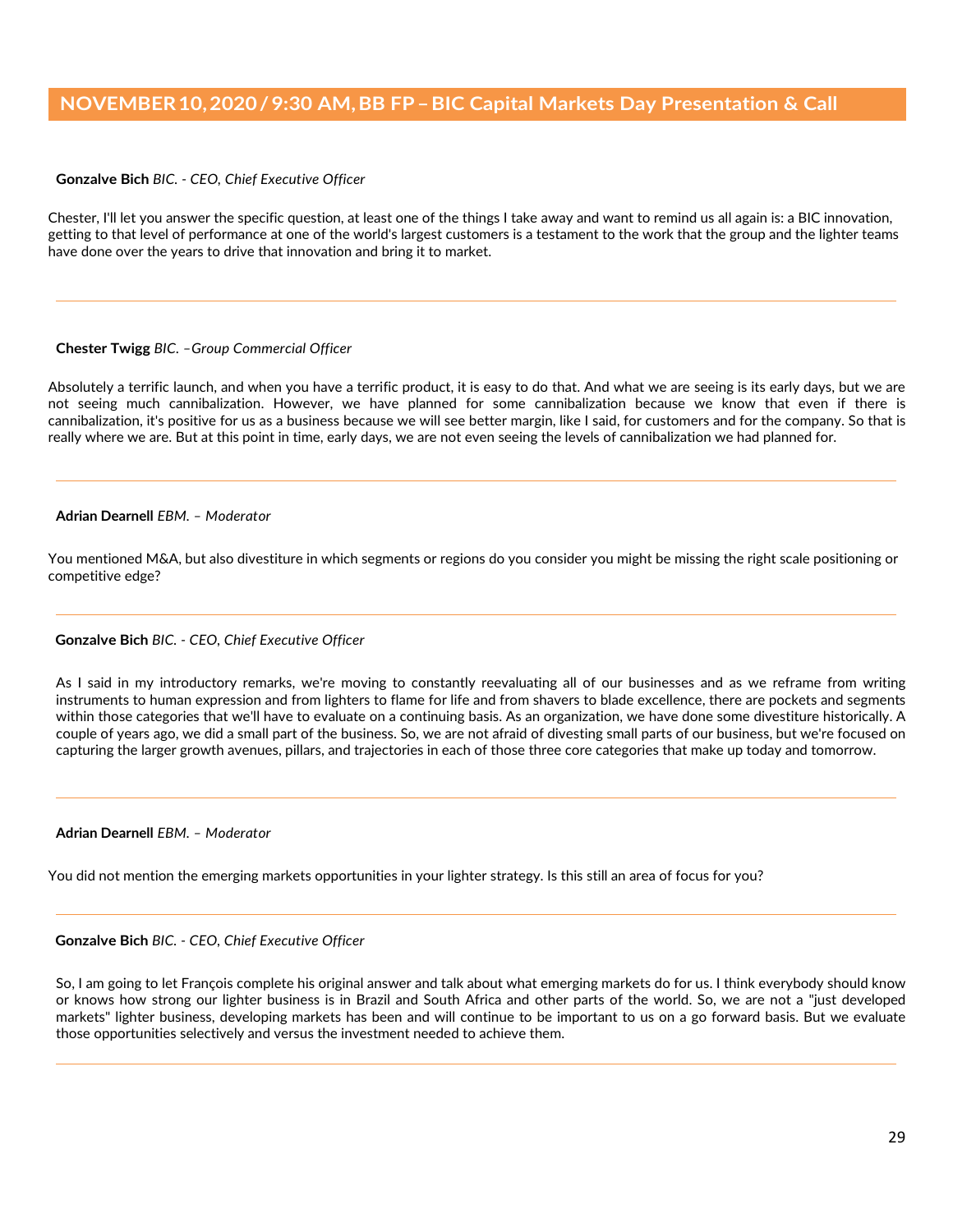**François Clément-Grandcourt** *BIC. – General Manager of BIC's Group Lighters*

Yes, clearly emerging market is part of it. So that is the short answer. We mentioned: Sara, Gonzalve and myself, a number of usages for cooking, for lighting, for incense, for candles, which are in fact clearly part of the usage in emerging markets. In addition to the countries that Gonzalve mentioned, like Brazil, like Mexico, we also have, as you know, strong plans in Turkey, in Russia and beyond, in Africa and Asia. So, yes, clearly emerging markets is part of what we are working on and developing.

#### **Adrian Dearnell** *EBM. – Moderator*

How much of the expanded total addressable market can BIC address with internal capabilities and how much needs to be acquired?

### **Gonzalve Bich** *BIC. - CEO, Chief Executive Officer*

That is something that we need to discover over time as we identify opportunities, build the plans against them, and then execute them. Of course, all the capabilities of the company grow and Rocketbook is a perfect example of that, as we not only bring in a great brand and fabulous products that are consistent with our DNA of affordability and quality. We also bring in capabilities from a technical perspective and marketing. So it's hard for me to give a number and I don't want to give a number of internal versus external because I think that might limit the creativity of our innovation teams who have proven in the last couple of years to be pretty resourceful. And I am sure that they are going to continue to wow us and bring simplicity and joy to billions of consumers around the world in the years to come.

#### **Adrian Dearnell** *EBM. – Moderator*

The shaving industry shows long-term cycles. Where are we in that cycle? And what was the impact of the remote working on shaving habits?

**Gonzalve Bich** *BIC. - CEO, Chief Executive Officer*

Thomas maybe you can take that question and blend the work from MCI as well as the second part of the question, please.

### **Thomas Brette** *BIC. – Group Insights & Innovation Officer*

So, you are right, the shaving industry or the shaving consumer has been changing habits on a long-term basis. It is more than 10 to 20 years type of changes going from body shaving first, then to a facial hair expression second. And those are trends that take more time to come and go. We are in a moment where we see the acceleration of facial hair styling and Covid-19 is actually going into that direction because the frequency of shaving has decreased during Covid-19 or is decreasing right now. And we see consumers wearing more hair on their face. Hence the innovations that we are developing which are answering those needs of infrequent shaving. So, we are adapting to those trends as we as we go, as we did for women and increasing smoothness of body shaving that we also propose to men. So, yes, it is